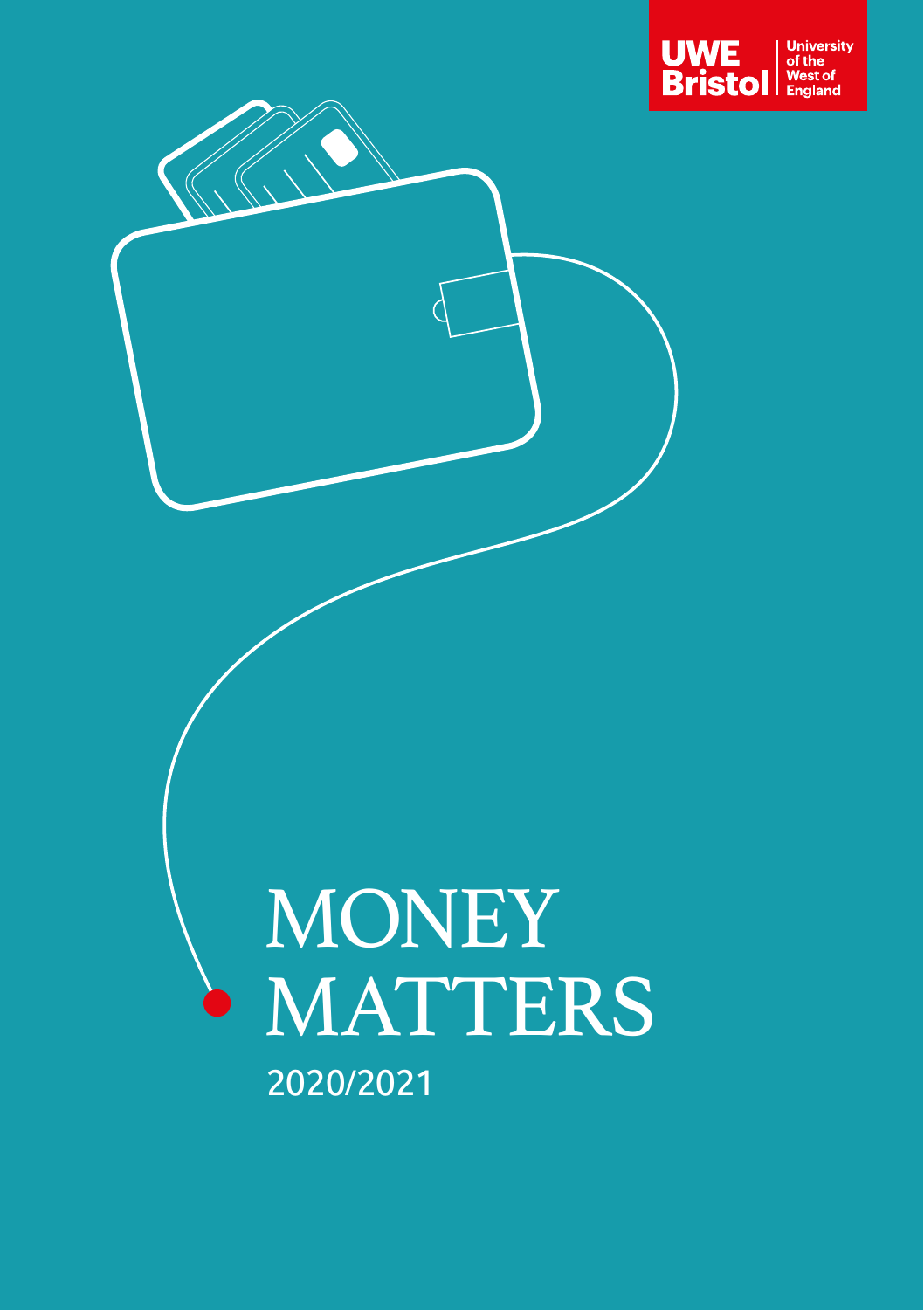## **Congratulations and welcome to UWE Bristol**

**To those of you just starting your journey with us, and those who are returning to your studies, it's always important to budget and plan your finances.**

**For some of you, this may be the first time you will have to look after your own finances. This guide will help you understand your financial contract with UWE Bristol and our processes, and give you pointers to more detailed information. Remember, financial problems have a habit of getting worse unless they're tackled quickly. You can reduce unnecessary worries through good money management, dealing with fees and any debts immediately and asking for help if you need it.**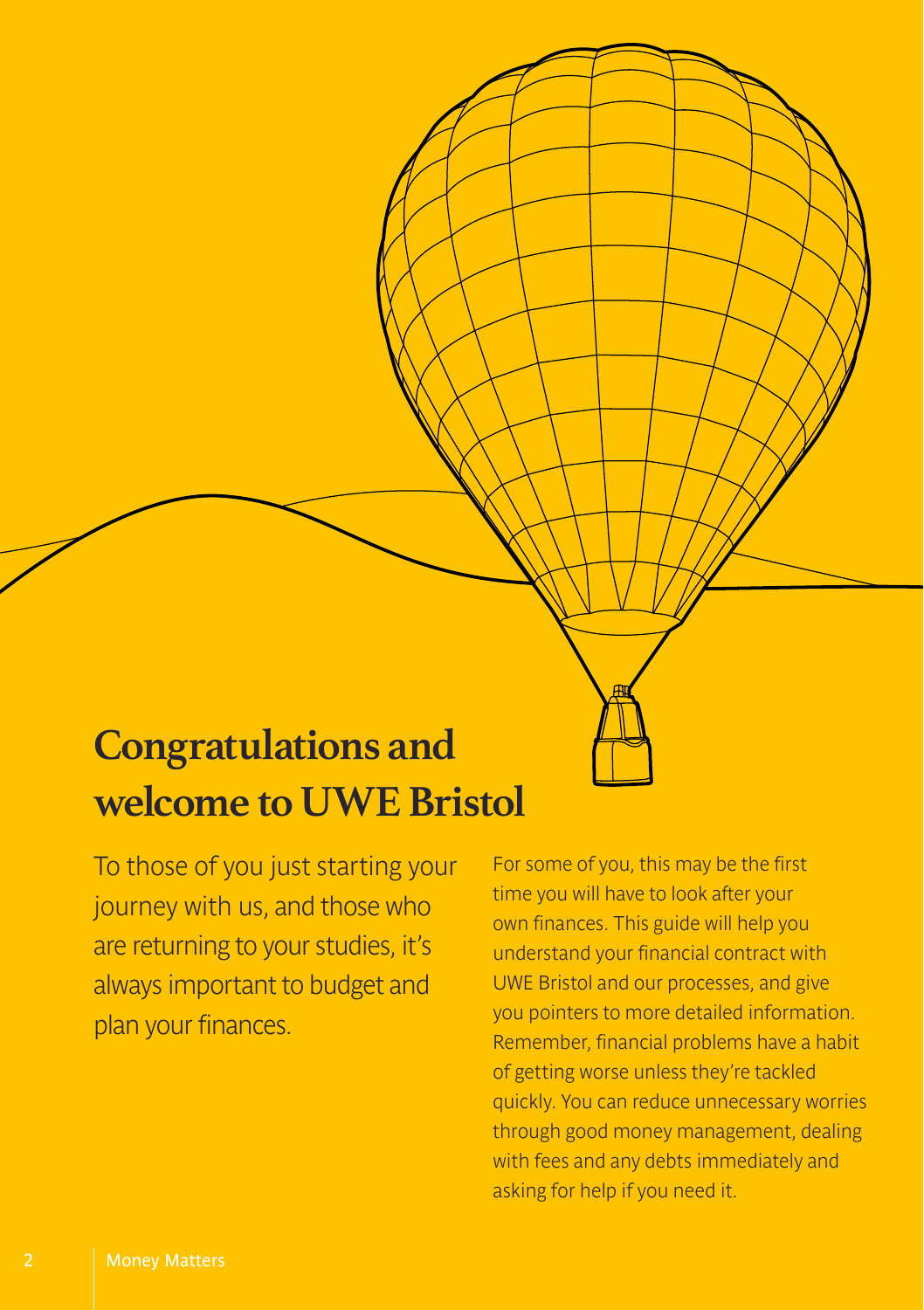## **Contents**

| Tuition fees - your responsibility                | $4 - 7$   |
|---------------------------------------------------|-----------|
| What happens if someone else is paying your fees? | $8 - 9$   |
| Tuition fee loans - UK/EU Undergraduate students  | 10        |
| Postgraduate Loans                                | $11 - 12$ |
| How to pay your fees                              | $13 - 15$ |
| Non-payment                                       | $16 - 18$ |
| Keeping us informed                               | 19        |
| Additional module charges                         | 20        |
| Accommodation and charges                         | $21 - 23$ |
| Library charges                                   | 24        |
| Withdrawing from your studies                     | 25        |
| Refunds                                           | 26        |
| Financial support and advice                      | $27 - 32$ |
| Your guide to essential financial services        | 33        |
| Useful contacts                                   | 34        |
| Useful resources                                  | 35        |
| Paying through myUWE and UWE Bristol web payments | $36 - 37$ |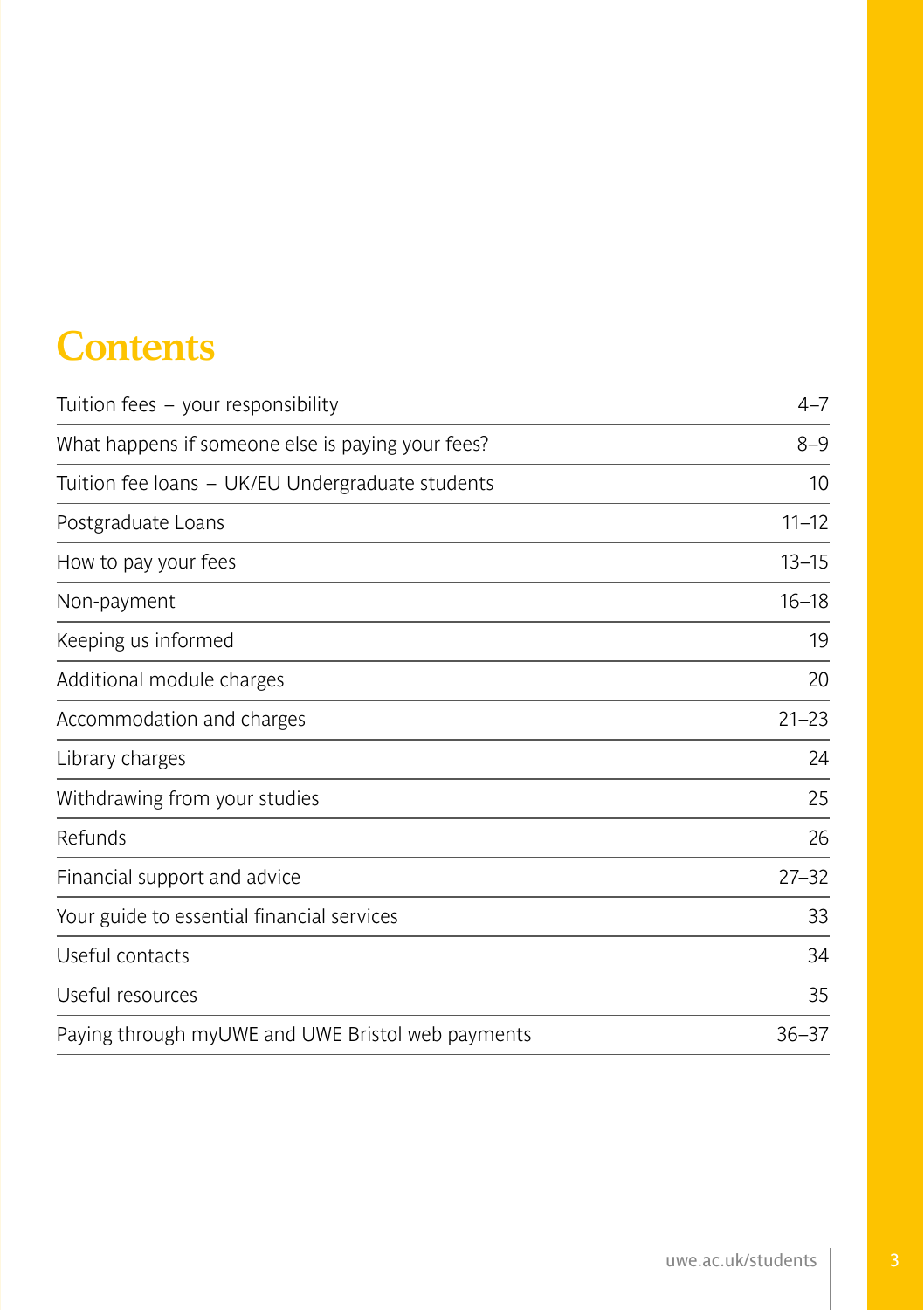## **Tuition fees – your responsibility**

**It's important to remember that you will become liable for your tuition fees for the whole academic year from the official start date of your course, even if you choose to pay by instalments**.

**Your liability may be reduced following withdrawal, suspension or external/internal transfer part-way through the academic year. If you are a continuing student, we will assume that you will be resuming your studies with us unless you notify us otherwise in writing (see page 25 for further details).**

**You have a statutory right to cancel your contract (registration) with the University within 14 calendar days of the completion of that contract (registration). This applies to all students registering at the University at the start of each academic session. Further details on this can be found at page 25 of this booklet and in the 2020/21 Tuition Fee Policy.**

## **UK/EU/Offshore full-time, part-time and postgraduate students**

**If you are not paying your fees with a fee loan or by a third party sponsor, UWE Bristol will require payment:**

- **• In full prior to or at registration; or**
- **• Via one of the instalment options outlined in this guide.**

#### **International students (non-EU)**

**If you are a new international (non-EU) student, you will be asked to pay a deposit of £3,000 (in cleared funds) before registration (for Tier 4 Visa students this needs to be paid before your Confirmation of Acceptance for Studies (CAS) is produced). The preferred method of payment is by Flywire (see page 13 for details). Overpayments cannot be accepted, and will not be recorded on the CAS.**

**The remaining balance of your fees must be paid:**

- **• In full prior to or at registration; or**
- **• Via one of the instalment options outlined in this guide.**

**Returning international (non-EU) students will not be required to pay a deposit of £3,000 to re-register, and are able to select one of the instalment options outlined in this section.**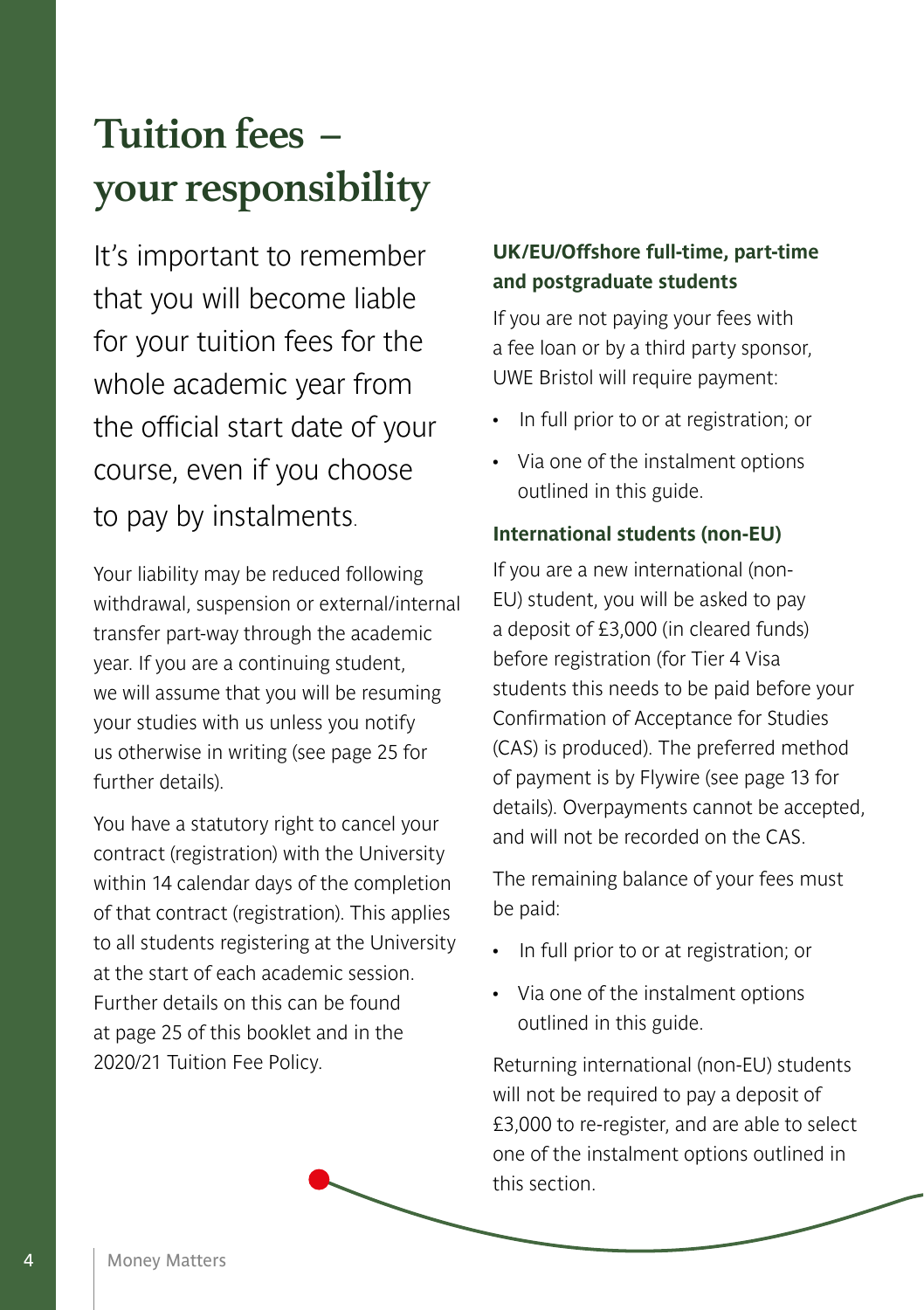## **Payment by Direct Debit instalments (all students)**

**A direct debit is an instruction you must give to your bank to pay us direct. You have the option of paying by instalments to help spread the cost of your tuition fees, although you cannot pay by instalments if the cost of your fees is less than £250. We offer two instalment plans, which allow you to pay over either three or six consecutive monthly payments.**

**Please see the tables in this section for confirmation of the collection dates. Please note that payment plan lengths may vary for short courses and CPD modules.**

**To pay by instalments, a Direct Debit (DD) mandate must be completed by the end of your registration period. For September starters this period ends on 14 October 2020. For January starters this period ends on 12 February 2021. Please set up a new mandate with your bank for each year of study.** 

**If you have not selected to pay by instalments by the close of registration, you will be invoiced for the full amount due, which will be payable immediately. If your direct debit fails we may not be able to offer you this method of payment in subsequent years. Direct debits can be set up via myUWE.**

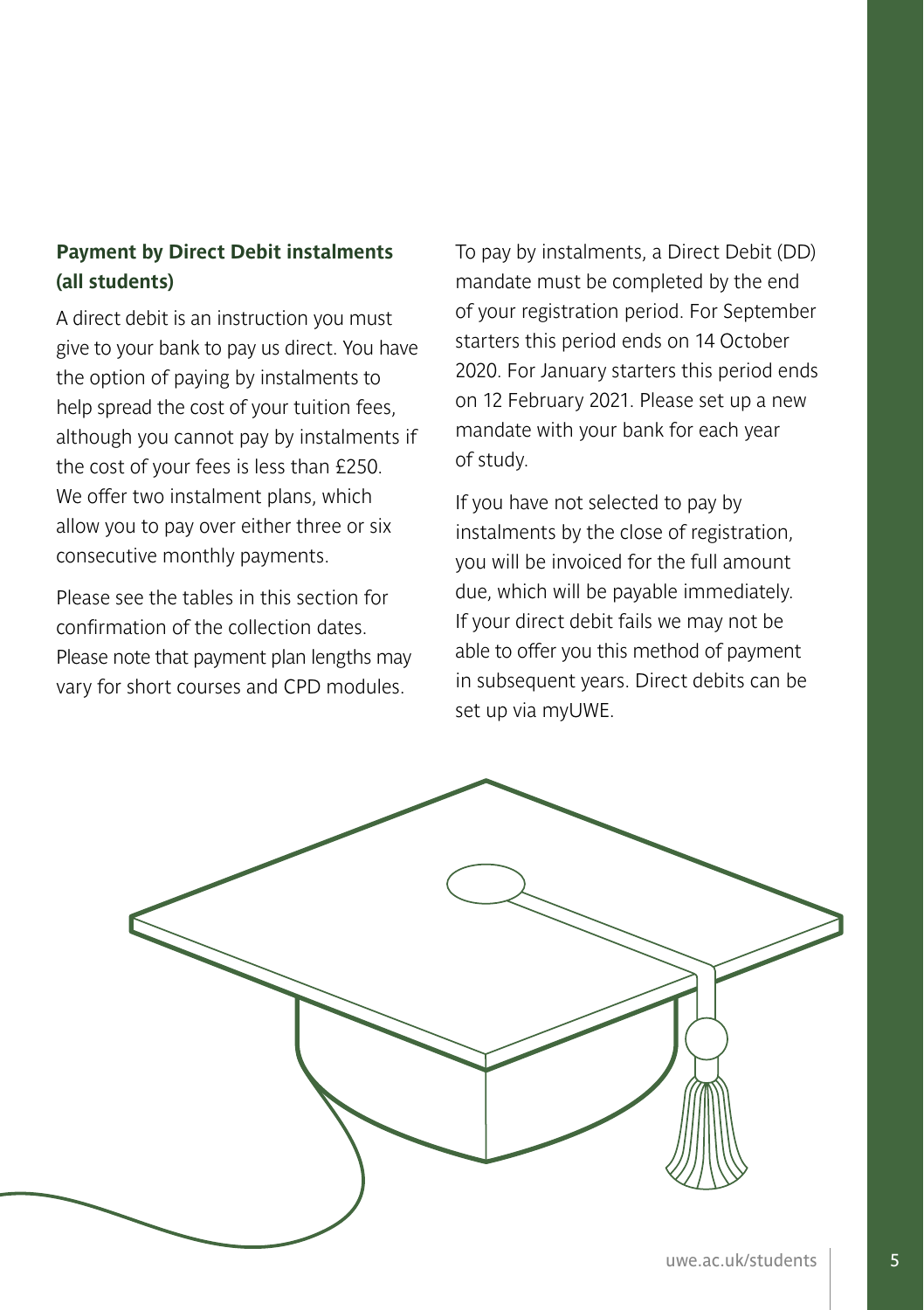**The option to pay by instalments is at the discretion of the University and may be withdrawn if you fall behind with your monthly payments. You will then be expected to pay the outstanding balance immediately and in full.**

**If by prior agreement with the Credit Control Team, you complete your DD mandate late, the payment plan will start at the next available collection date.** 

**However, the final payment must be made on or before 1st April 2021 for students starting in September 2020, and on or before 1 August 2021 for those starting in January 2021. This means that you may end up paying more for each instalment if you complete your DD late.** 

#### **Three–monthly instalment plan**

| If you start in<br>September 2020 | 1 November 2020 | 1 December 2020 | 1 January 2021 |
|-----------------------------------|-----------------|-----------------|----------------|
| If you start in<br>January 2021   | 1 March 2021    | 1 April 2021    | 1 May 2021     |

#### **Six–monthly instalment plan if you are starting your course in September 2020**

| <b>DD</b> completion<br>before<br>15 October | 1 November<br>2020 | 1 December<br>2020 | 1 January<br>2021  | 1 February<br>2021 | 1 March<br>2021 | 1 April<br>2021 |
|----------------------------------------------|--------------------|--------------------|--------------------|--------------------|-----------------|-----------------|
| Completion<br>between<br>15-31 October       | 1 December<br>2020 | 1 January<br>2021  | 1 February<br>2021 | 1 March<br>2021    | 1 April<br>2021 |                 |

**If you miss the first instalment date ie. 1 November 2020, and still wish to pay over 6 instalments, you will be expected to pay the first instalment manually using one**  **of our Ways to Pay, and set up a DD to pay the remaining instalments. No extensions will be granted past 1 April 2021, unless agreed with the Credit Control Team.**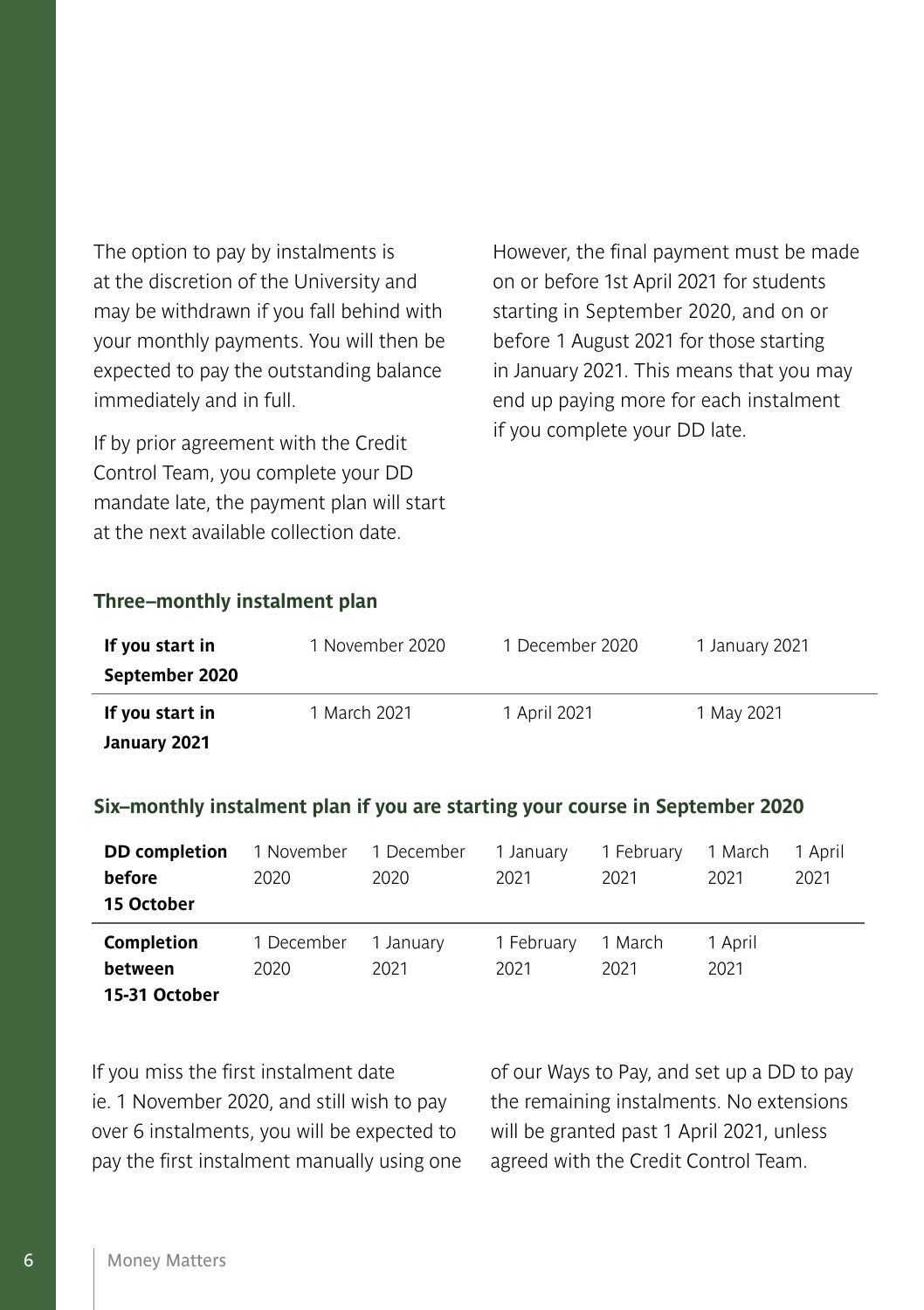| <b>DD</b> completion<br>before<br><b>12 February</b> | 1 March<br>2021 | 1 April<br>2021 | 1 May<br>2021  | 1 June<br>2021 | 1 July<br>2021   | 1 August<br>2021 |
|------------------------------------------------------|-----------------|-----------------|----------------|----------------|------------------|------------------|
| Completion<br>between<br>12-28 February              | 1 April<br>2021 | 1 May<br>2021   | 1 June<br>2021 | 1 July<br>2021 | 1 August<br>2021 |                  |

#### **Six-monthly instalment plan if you are starting your course in January 2021**

## **What if my course starts at a different time to those stated?**

**If you do not fall into one of these start dates, your final payment dates will be confirmed in writing.**

*Please note: when setting up a new Direct Debit, we require 10 working days before the first collection date to give your bank notice of the agreement. If insufficient time is given, then the payments will be taken over the remaining available instalments.*

#### **Students with a Tier 4 Visa**

**If your Direct Debit fails on two consecutive collections, you will receive an email to your UWE Bristol email address, warning that your access to UWE Bristol systems will be removed. You should take immediate action to pay the outstanding debt. If you fail to act, your access to systems will be removed. You will then have five working days to resolve the matter before UWE Bristol withdraws sponsorship and informs the Home Office. If this happens, you will be unable to continue your studies at UWE Bristol, or remain in the UK.**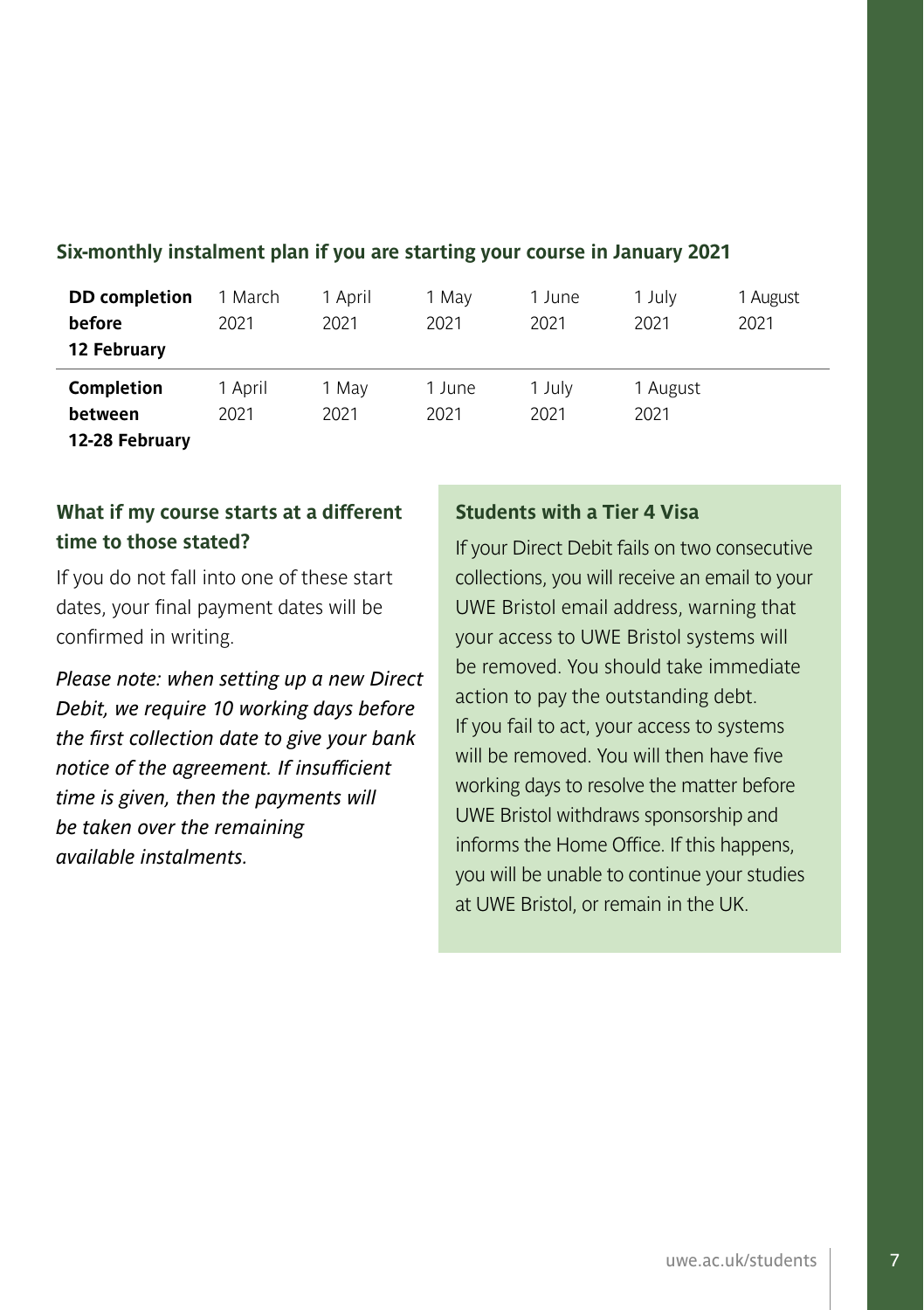# **What happens if someone else is paying your fees?**

#### **Third party sponsors**

**If your employer, government or other organisation agrees to pay all or part of your tuition fees, they become your sponsor and we will invoice them for the appropriate amount.**

**Payment is due in full on receipt of the invoice. Sponsors cannot pay by instalments.** 

#### **You will need to:**

- **• Complete the Sponsor Form at or before registration. This can be found at** uwe.ac.uk/students/ feesandfunding/payingyourfees/ employerorothersponsor
- **• Send the completed form to the address on the top of the form, or see page 33 for further contact details.**
- **• If we do not receive your completed form, you will be invoiced for the full fees.**
- **• You will need to complete a new form for each year or module of study.**

#### **Please note:**

- **• We reserve the right to reject a sponsor or sponsorship letter, and we may conduct credit checks on the sponsor or organisation.**
- **• If you're a new international student, you'll have completed these details before registering and so won't be asked to submit an additional form.**
- **• Ultimately you are liable for your fees. If your sponsor fails to pay, you will be invoiced for your fees.**
- **• Family members are not considered a third party sponsor. If a family member is paying your fees directly from their bank account, they must complete a Direct Debit mandate with their bank details, and instalments will be collected as outlined in page 6.**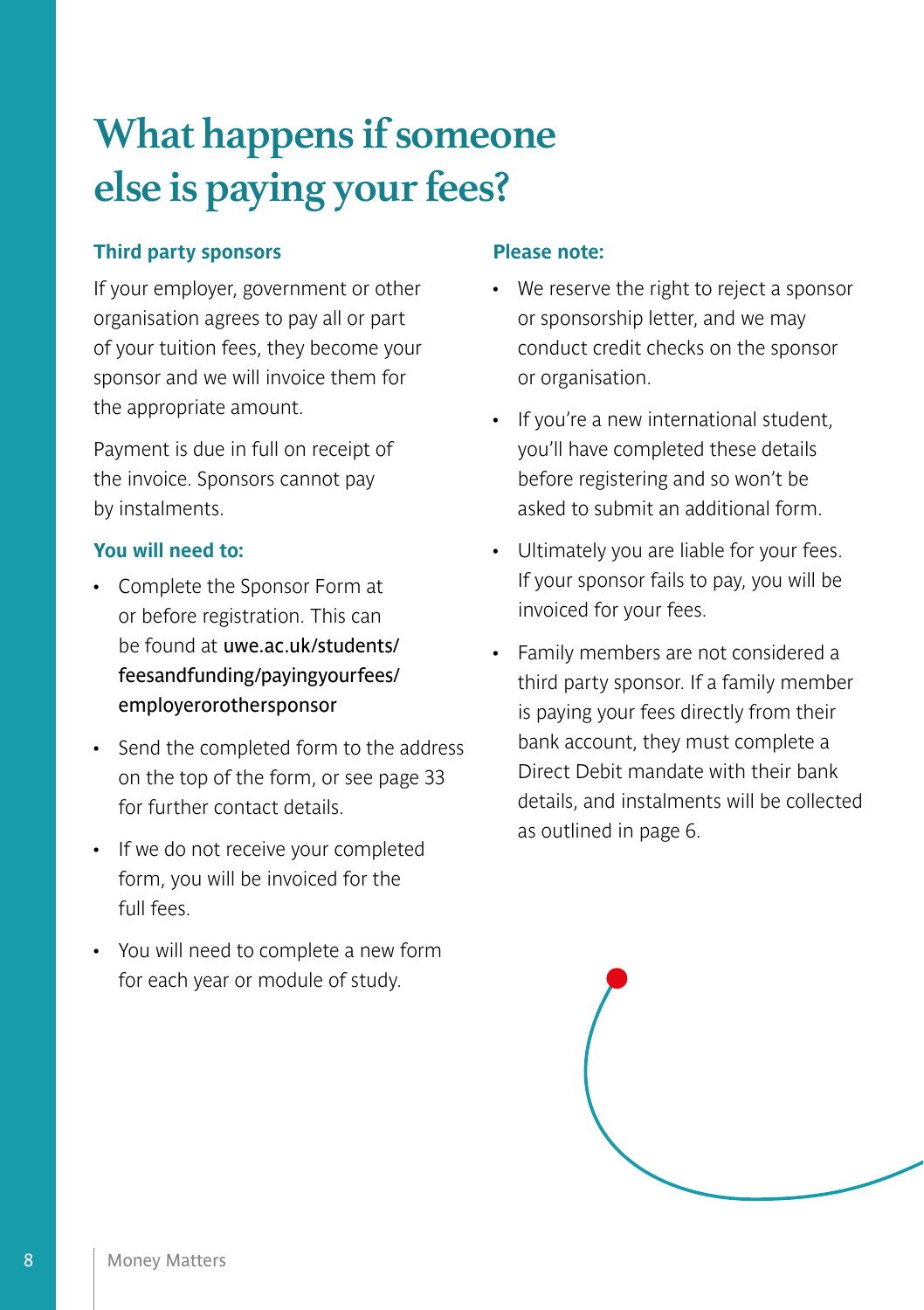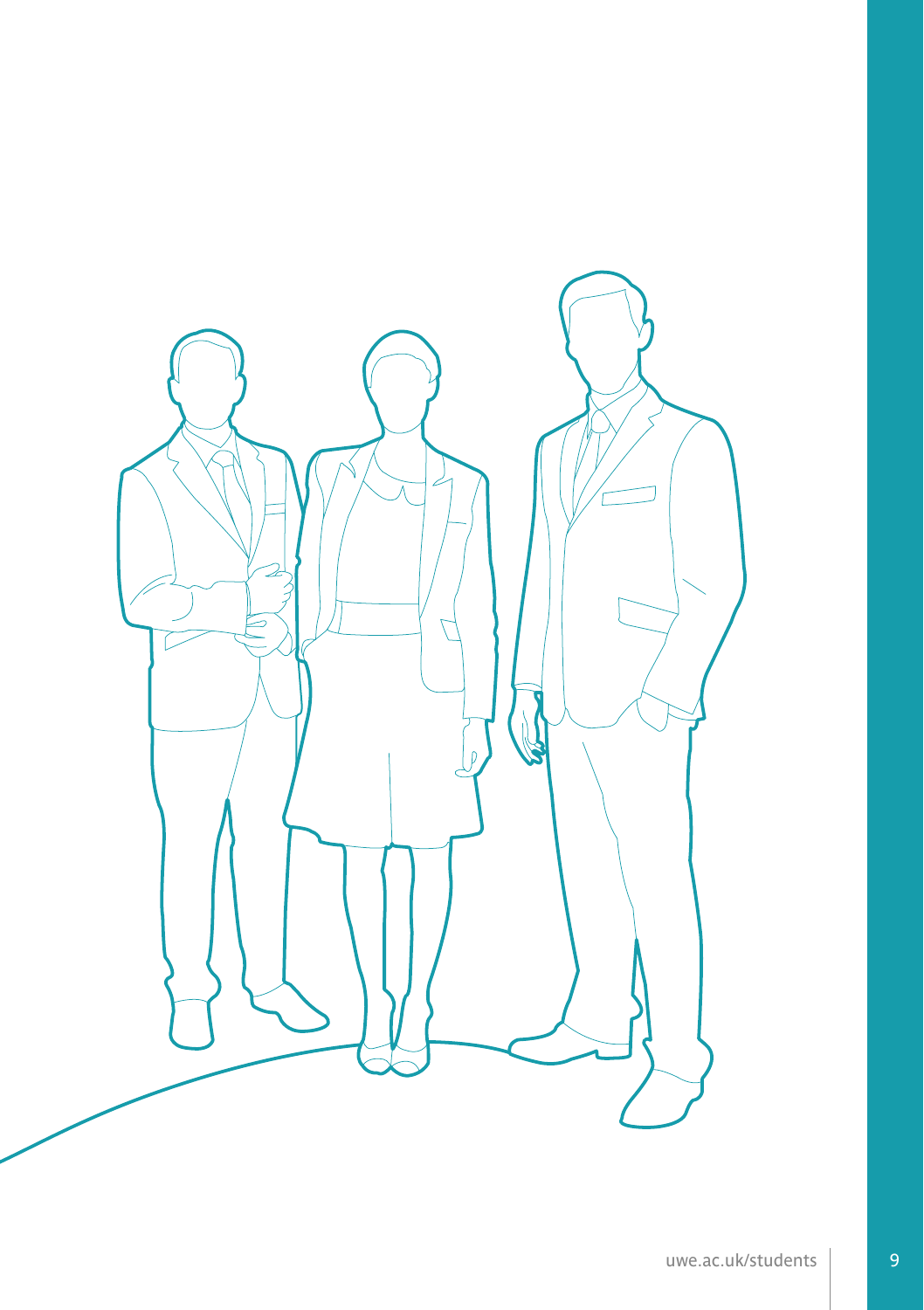## **Tuition fee loans – UK/EU Undergraduate students**

## **Applying for funding**

**Most UK/EU undergraduate and PGCE students can take out a loan to cover the tuition fee. This is paid directly to us by Student Finance. International and Offshore students cannot take out loans through Student Finance.**

#### **Please note:**

- **• You must check the amount of fees charged by us before completing your funding application.**
- **• If you do not request the full amount, you will need to make arrangements to pay the balance (see pages 5–7).**
- **• If you have not yet applied for the tuition fee loan or your funding application has been delayed, you will be asked to provide evidence of your funding application at registration. You will remain liable for the full fee until we have confirmation of your tuition fee loan.**
- **• If you are not entitled to a tuition fee loan, you will be personally responsible for paying your fees.**
- **• If your funding application is delayed and you require advice, please contact our Student Money Service (see page 33).**
- **• Student Finance can reassess your funding entitlement at any stage. If you become liable for fees unexpectedly as a result of a reassessment, you will need to contact our Credit Control Team (see page 33) to discuss repayment as soon as possible.**
- **• Should you choose to withdraw from your course, or suspend your studies during the academic year, you must inform us and Student Finance in writing. Your tuition fee liability will be amended in accordance with our Withdrawal Policy (see page 25 for details).**

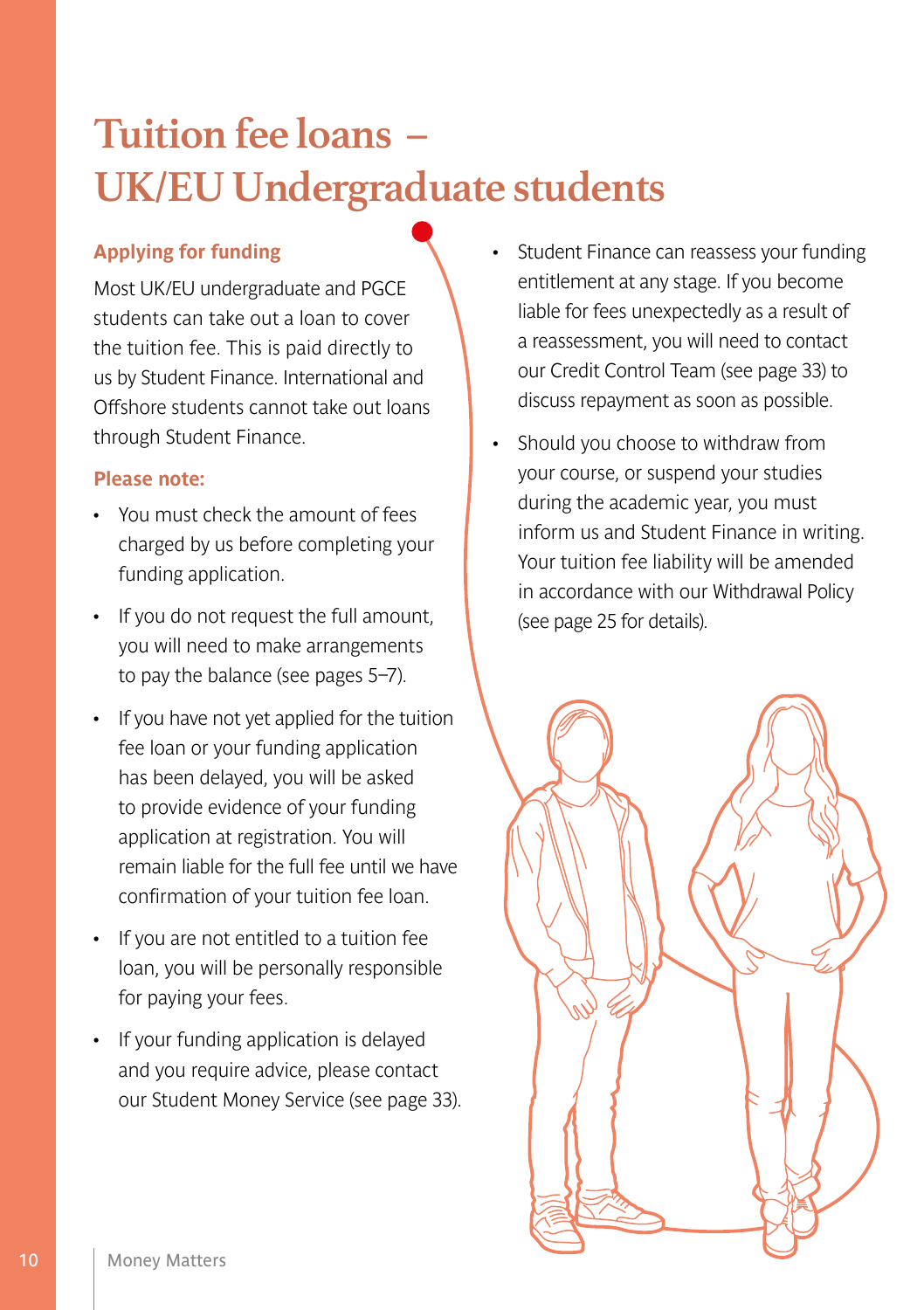## **Postgraduate Loans**

**Postgraduate students are eligible to apply for funding for their Masters course. Students from England who start a new course during academic year 2020/2021 can apply for a repayable loan of up to £11,222 through Student Finance England as a contribution towards the cost of study.** 

**Where your course is 12 months or less, you will receive the full loan in three instalments during that academic year.** 

**It's important to be aware that the loan will not be enough to cover both the costs of tuition fees and living expenses, therefore you will need to have additional funding/ money to fund these costs. See overleaf for instalment dates, and details of instalment plans available to recipients of the postgraduate loan.** 

#### **Your loan is paid to you as follows:**

First instalment – **paid on or shortly after the course start date, depending on when you register and as long as you have your loan in place.**

**Subsequent payments are made on the last Wednesday of the fourth and seventh month, following the start date of your course.**

#### **Paying your tuition fees**

**For invoicing purposes, you will be classed as Self-Funding, and will be required to complete a Direct Debit (DD) mandate. Please forward a copy of your loan summary to** creditcontrol@uwe.ac.uk **so that we can collect direct debits on agreed dates in line with the receipt of your loan.** You must submit your Direct Debit details no later than 15 October 2020.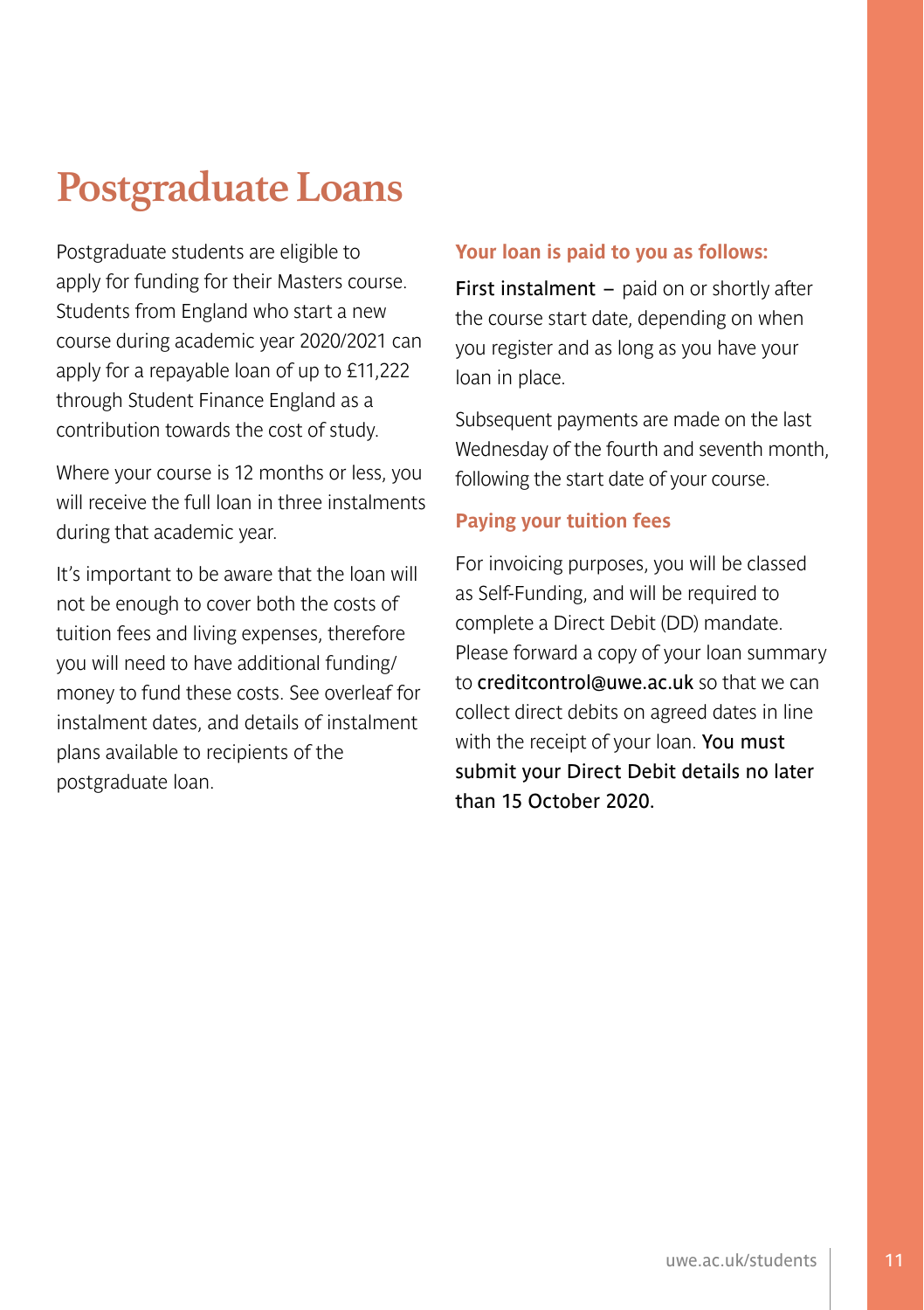#### **Managing these payments**

**If your course lasts longer than 12 months, your final instalments of the postgraduate loan may be paid after you have finished studying. We will allow you to continue with the above instalment plan until you have paid all of the tuition fees. However you will not graduate until you have paid all of your tuition fees.**

**If you have any questions regarding the payment terms, please contact the Credit Control Team on** creditcontrol@uwe.ac.uk **to discuss your individual circumstances.**

**You can also email our Fees Team on**  fees@uwe.ac.uk **to discuss your eligibility and circumstances.**

**Full information on postgraduate loans can be viewed at** gov.uk/postgraduateloan

#### **I'm not eligible for a postgraduate loan…**

**If you are not eligible for a postgraduate loan, you must make arrangements to pay your fees yourself. Please see page 4 – 7 for further details.**

### **I have applied for funding, but my application is delayed…**

**If you have applied for a postgraduate loan, but have not received confirmation that the loan is approved, please inform the Credit Control Team of your situation. Contact details can be found on page 33.**

#### **Postgraduate Doctoral Loans**

**If you are a prospective UK or EU doctoral student, and you normally live in England, you may be able to apply for a UK Government Postgraduate Doctoral Loan to support your study at UWE Bristol.** 

**Full details including Key Facts, Eligibility and how to apply can be found via** uwe.ac.uk/postgraduatedoctoralloans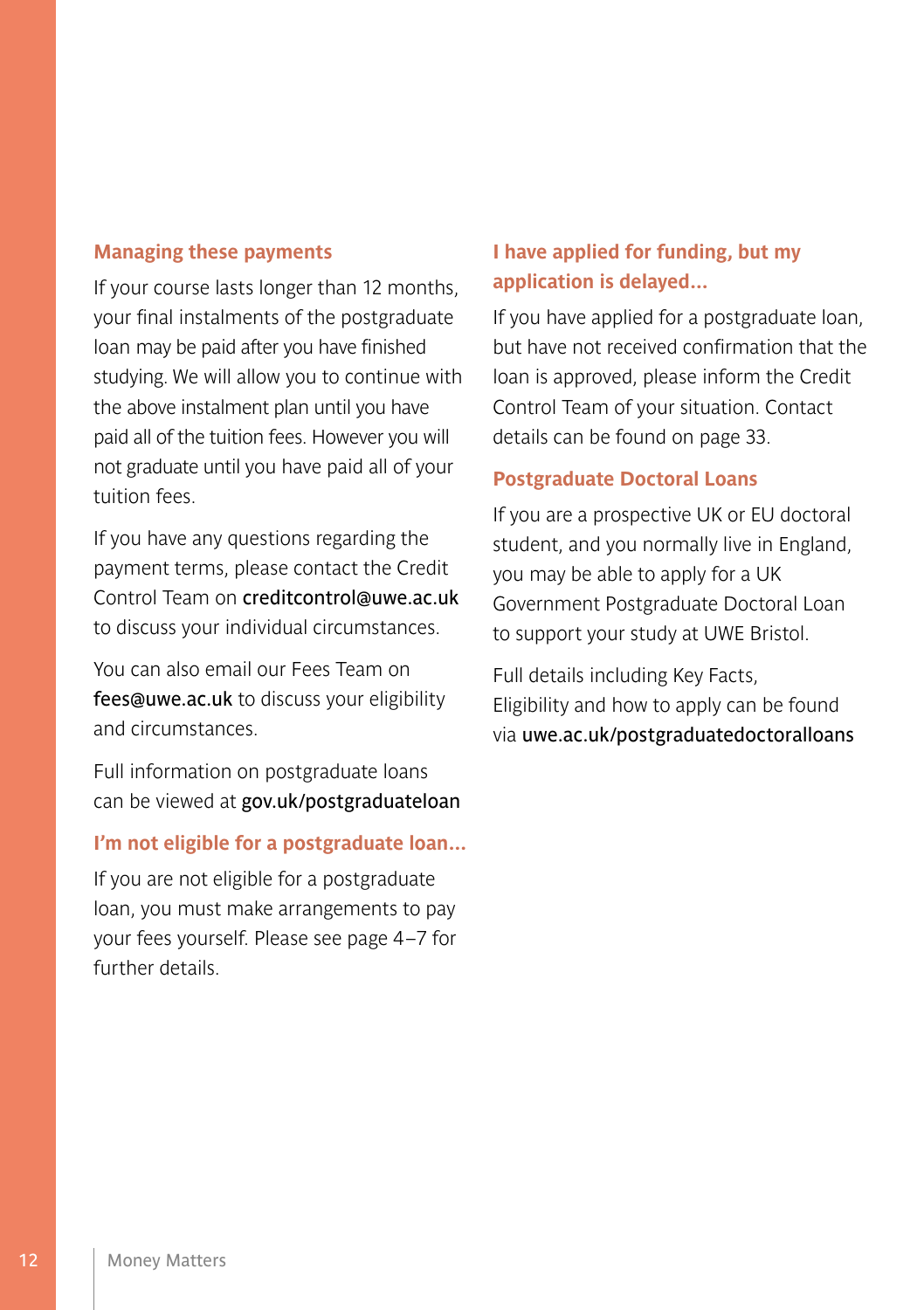## **How to pay your fees**

**There are several easy ways to pay your fees. Please note that all payments must be in pounds sterling (£).**

#### **Online payment**

**The University's preferred method of payment is by credit/debit card online. You should pay as part of your online registration via myUWE at**  my.uwe.ac.uk **if you are able. Alternatively, you can pay online using our secure web payment facility at**  webpayments.uwe.ac.uk/open/

**You can pay with cards that display these symbols:**



**The secure payment website can be accessed by both students and third party payers (eg. employers and parents). You will need your Student ID number as well as your invoice number to make a payment.**

**A step-by-step guide to paying online via myUWE and our web payments site can be found on pages 36-37.**

**Plesae note that we are unable to take card payments over the telephone.**

**Please be aware that online and telephone financial fraud is on the rise. Often fraudsters will offer significant discounts, incentives, or attractive exchange rates. Please remember that if it sounds too good to be true, then it probably is.**

**Tuition fees for international students should always be paid directly to the University by the student or a family member – there is no scenario in which you should need to pay via a third party. Please see above for our approved options to make safe fee payments to the university.**

**Making payments in any way other than the university's recommended payment methods may result in a loss of funds.**

**Please watch out for adverts or messages on social platforms, such as Facebook, Instagram or WeChat, and never agree to pay someone large sums of money in cash. Likewise, you should never share your bank details with or transfer money to someone you do not know.**

**For further guidance please see the action fraud website.**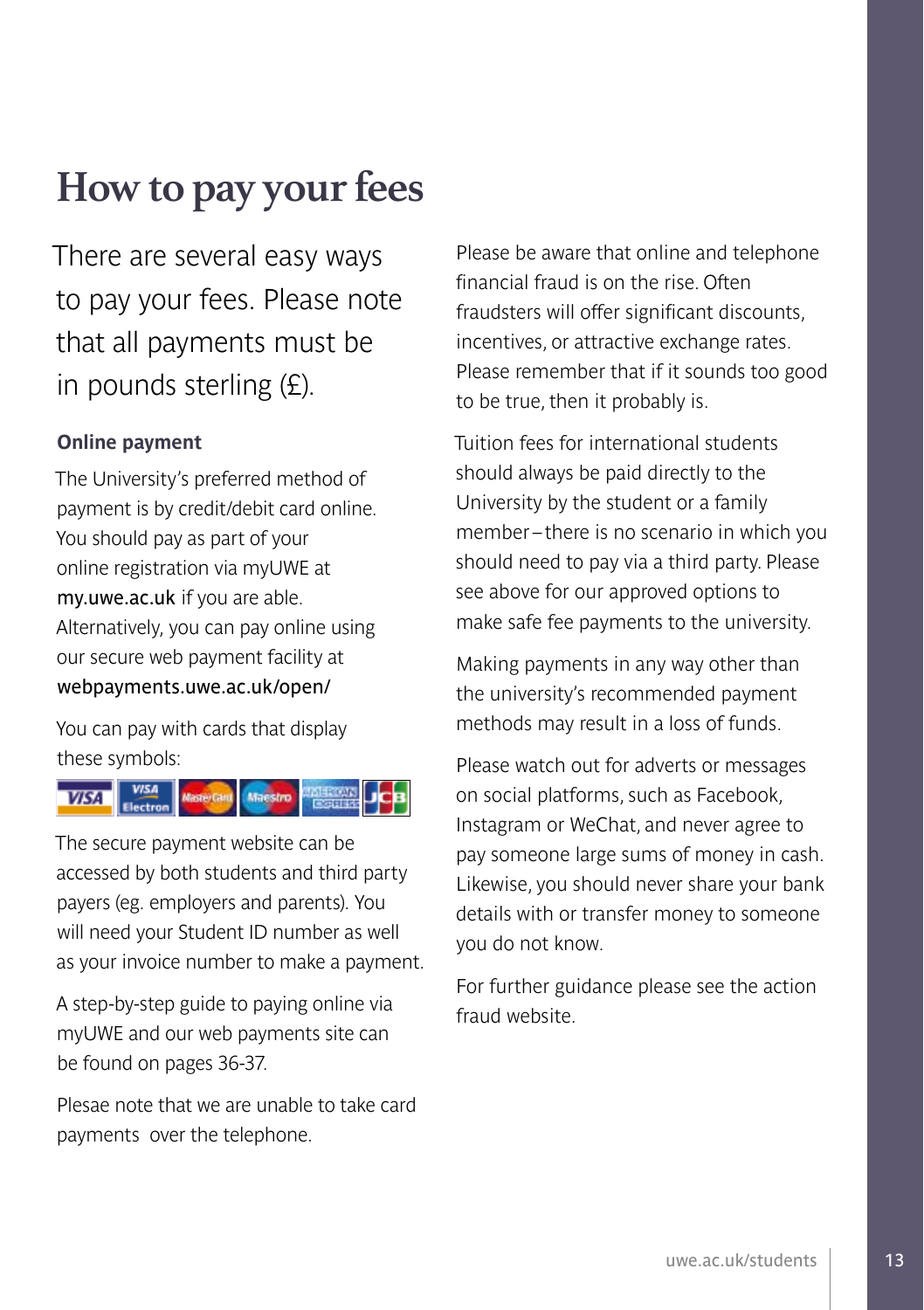## **Via Flywire (for international payers only)**

**We have put in place an international funds transfer facility through a partner called Flywire, which allows you to transfer money from your international account directly to our account, with favourable conversion rates. Flywire offers Alipay as a convenient e-wallet payment option for Chinese payers. For more information on paying this way, please go to our Ways to Pay webpage (details can be found in page 35).**

#### **By post**

**Please make cheques, postal orders and bank drafts\* payable to the 'University of the West of England' and post to:**

**Income Office Room 2D23 University of the West of England Frenchay Campus Coldharbour Lane Bristol BS16 1QY UK**

*\*Please ensure your Student ID and invoice number are written on the back of the cheque, postal order or bank draft. Remember: don't send cash by post.*

### **By Direct Debit (DD)**

**A direct debit is an instruction you must give to your bank to pay us direct. You may be able to pay in monthly instalments using one of our payment plans. This means that you can spread the cost of your fees (both tuition and accommodation) over a period of time. There is no additional charge to pay this way.**

**All DD mandates must be completed by the end of your registration period, or you will be invoiced for immediate full payment of the tuition or licence fee amount. You will need a UK bank account or building society account that allows DD transactions. Please note that direct debits cannot be set up on savings accounts. You will be asked to complete a DD mandate before or at registration. The instalments will be taken automatically from your bank account on the designated dates, which will be confirmed to you in writing.**

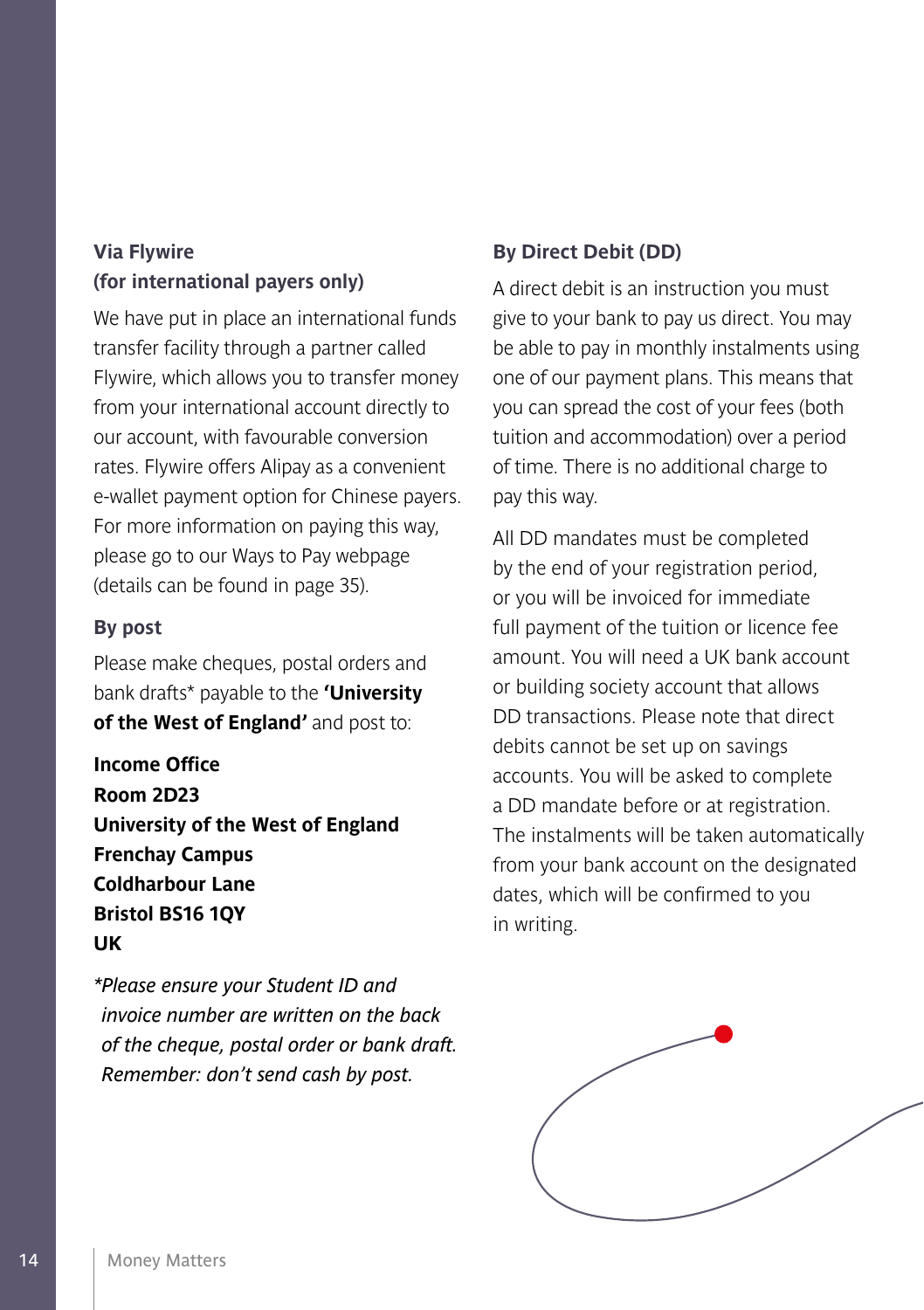#### **Remember:**

- **• You must make sure that you have enough money in your bank account at least the day before the collection date so that payment can be collected. This is especially important to remember if you are expecting funds to be transferred into your account to enable the collection. If you do not have sufficient cleared funds, your bank may charge you for the failed payment attempt.**
- **• If you cancel your DD, you will forfeit your right to pay by instalments and be asked to pay any outstanding balance in full. Tier 4 visa students who do not make full payment as required will be given five days warning of systems access removal.**
- **• If you withdraw from your course, remember to cancel your DD with your bank and ensure your invoice is settled with UWE Bristol.**
- **• If you find that you are struggling with your payments, please contact Credit Control (see page 33) as soon as possible to discuss the situation and avoid any debt recovery action being taken.**

## **What happens if I don't make payments on time?**

**If you fall behind on your payments, you will enter our debt recovery cycle and therefore must contact our Credit Control Team immediately to discuss your options on** creditcontrol@uwe.ac.uk. **Please see page 16 for further information.**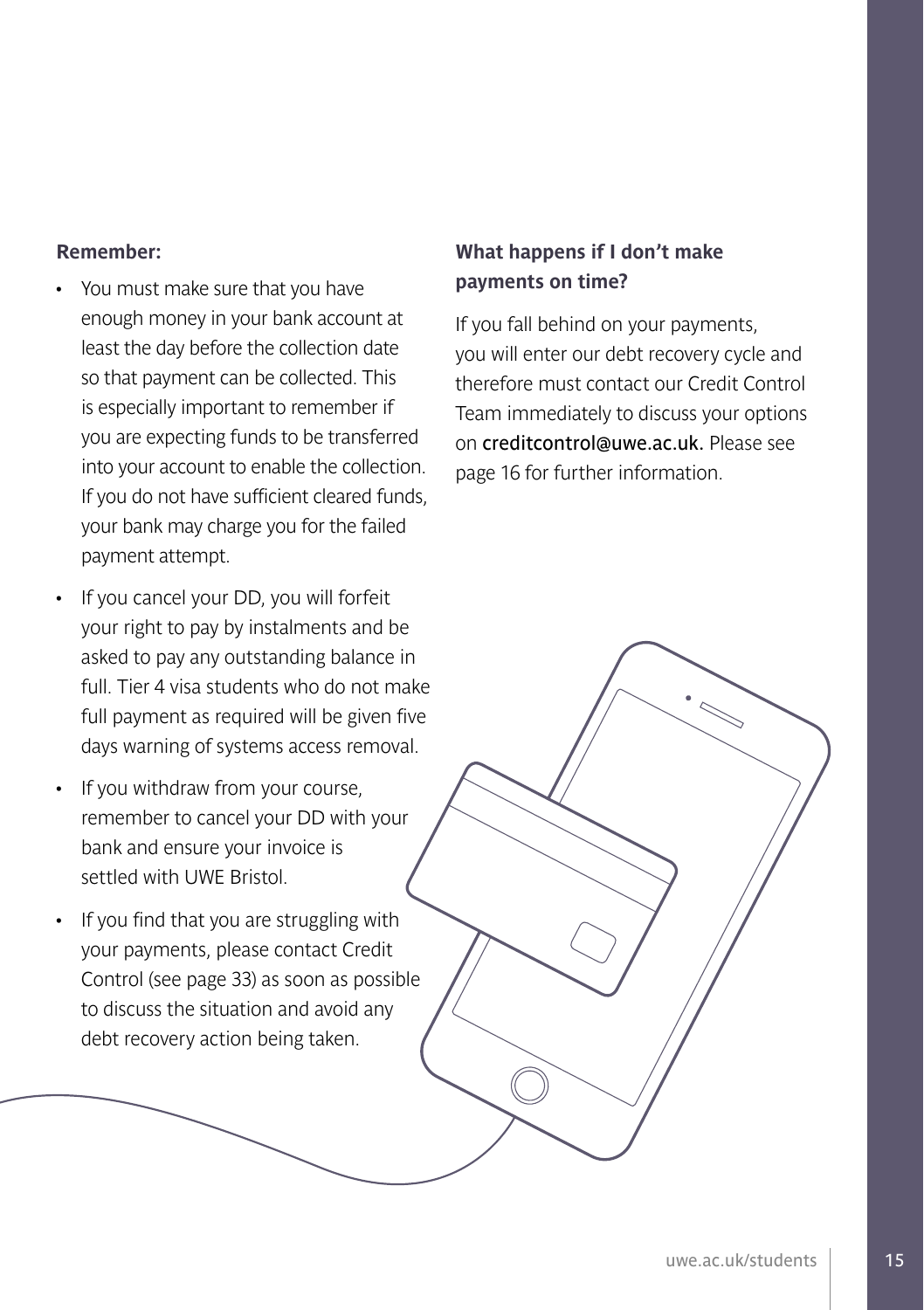## **Non-payment**

**In the event you fall behind on your payment plan, or are unable to meet the payment date of an invoice, it's important for you to understand the implications and who you should contact to discuss your options.**

**Remember that you have signed agreements with UWE Bristol, which cover your responsibilities with regards to payment of your tuition fees, accommodation licence fees (where applicable), and use of our facilities such as the libraries and student services. Prompt payment of invoices ensures we can invest money back into UWE Bristol and our students' futures.**

**With this in mind, UWE Bristol will pursue any student in debt using the following methods:**

- **• Automated reminders will be sent at key intervals to your UWE Bristol email account.**
- **• Telephone calls to the numbers we have on file.**
- **• Letters to both addresses on file.**
- **• Emails to personal email addresses and your UWE Bristol email account.**

#### **Please note:**

**It is your responsibility to ensure that you check your emails and respond to mail sent to you.**

#### **UWE Bristol sanctions for non-payment**

**Failure to pay may result in the following sanctions being applied to you.**

#### **1. Tuition fees**

- **• Loss of systems access eg. myUWE and Blackboard. This means you will be unable to submit or access learning materials.**
- **• Prevention from re-enrolment.**
- **• Prevention from attending of graduation ceremonies.**
- **• Certificates, references and transcripts will be withheld.**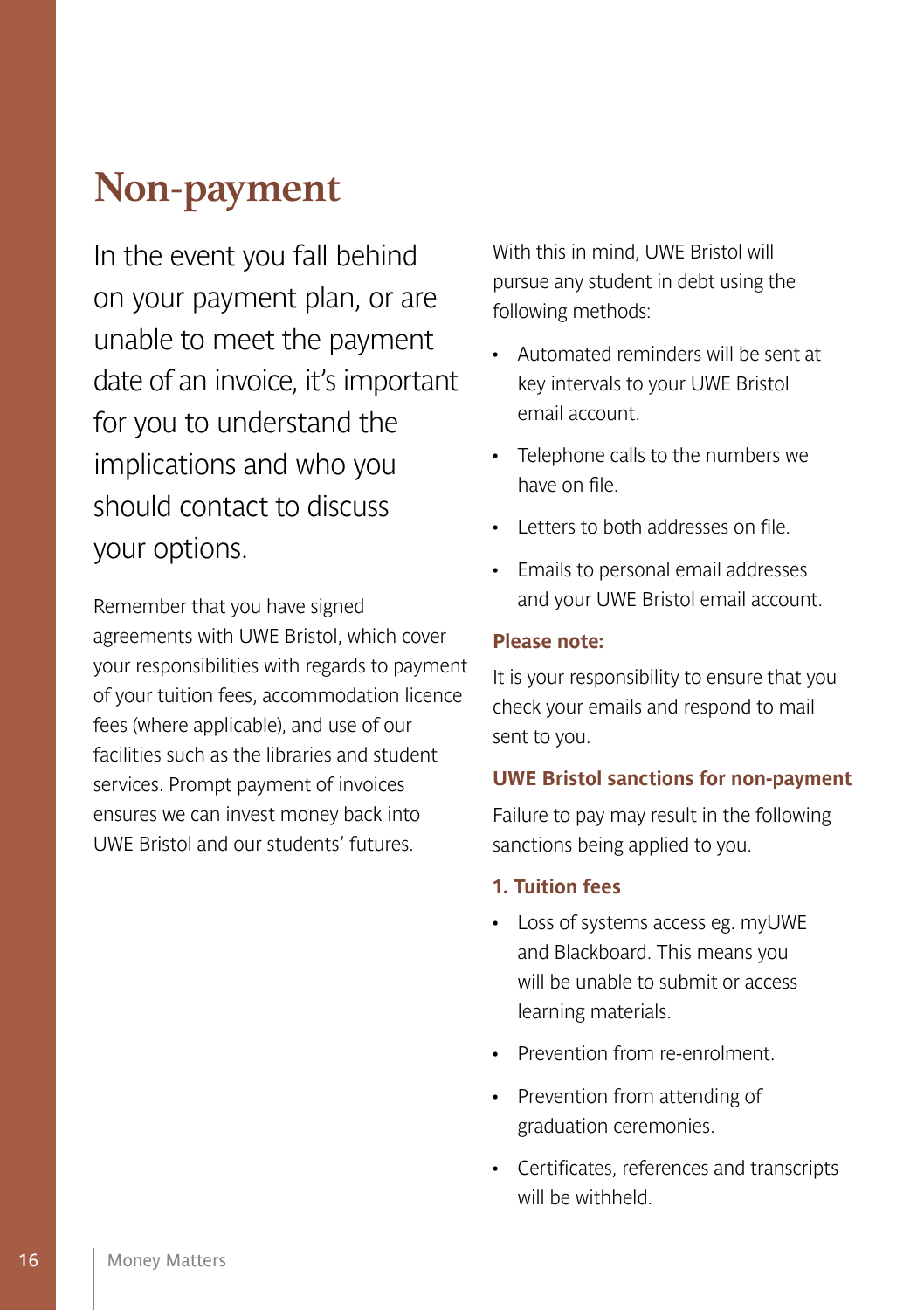- **• Escalation to our recovery agents, STA International for collection where additional costs may be incurred.**
- **• Withdrawal from your programme of study.**
- **• Deportation and withdrawal (Tier 4 visa student).**

#### **Please note:**

**If you are a September starter who has not paid in full and who has not set up an effective Direct Debit by 1 December 2020, your Blackboard access will be removed. We will withdraw you from your studies for failure to pay. The same process will apply for other registrations (for example January starter), but the deadline date will differ.**

#### **2. Accommodation licence fees**

- **• Blocks placed on your gym access.**
- **• Eviction**
- **• Escalation to our third party recovery agents, STA International for collection where additional costs may be incurred.**

#### **Please note:**

**If you are a September starter who has not paid in full, failed their first Direct Debit or has not set up a Direct Debit by 1 December 2020, you will receive a warning of Notice to Quit procedures. If you fail to contact us following this notification, we will issue formal Notice to Quit proceedings whereby you will be asked to leave our property. The same will apply for any other contract start date, but the dates will vary. If you are issued with a Notice to Quit, this will not release you from your financial obligations.** 

#### **3. Library debts**

- **• Loss of library access.**
- **• Escalation to our recovery agents, STA International for collection where additional costs may be incurred.**

#### **4. Other debts**

**Eg. short-term loans, field trips, placement accommodation charges**

- **• If you do not pay your short-term loan back, this will limit your access to our financial support funds.**
- **• Escalation to our recovery agents, STA International for collection where additional costs may be incurred.**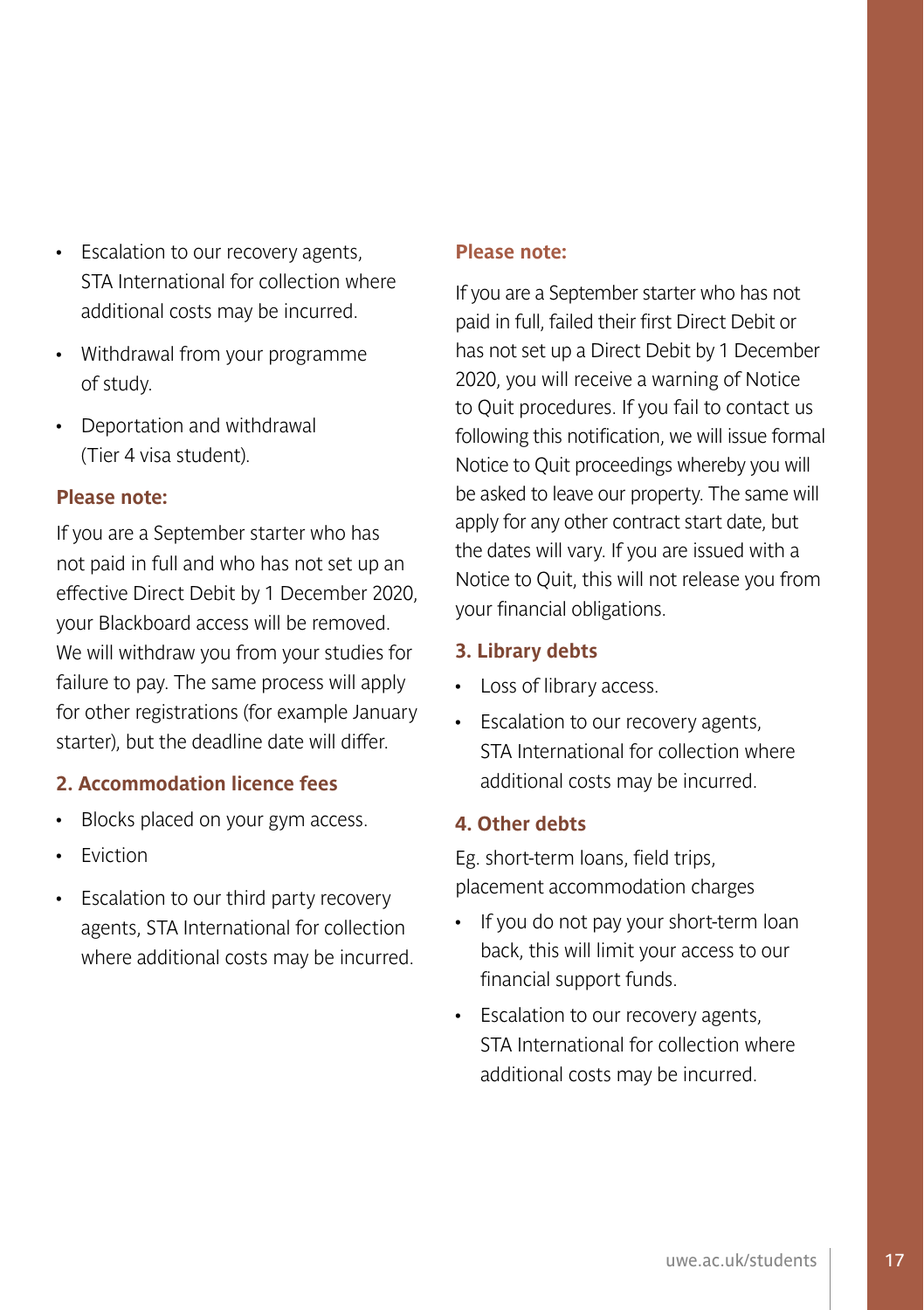#### **Here to help**

**Following these steps should help you resolve most problems:**

- **1. First of all, don't panic if you receive an invoice or reminder. Read the information carefully, as the answers to your questions are likely to be in the text.**
- **2. If you do not think the invoice or reminder is correct, don't assume we know this. Use the contact information provided to find out. If you do not contact us, we will not know that there is a problem and so will continue to implement the sanctions listed previously.**
- **3. If you are struggling with payment, or need further advice, please contact us. We are here to help you! The Credit Control Team are dedicated to helping students with debt problems, and work closely with The University's Student Money Service (SMS) to find resolutions where possible. SMS can advise on statutory funding entitlement, UWE Bristol funds and general funding queries.**

 **UWE Students have full and free access to Blackbullion (see page 29) which offers comprehensive financial education, including budgeting support.**

 **If a student would like to discuss their individual financial circumstances with a Money Advisor then please see page 29 for how to contact the team.**

#### **Who should I contact for help?**

**In the first instance, you should contact our Credit Control Department on**  creditcontrol@uwe.ac.uk **or call**  0117 32 87888 **to discuss a repayment plan.** 

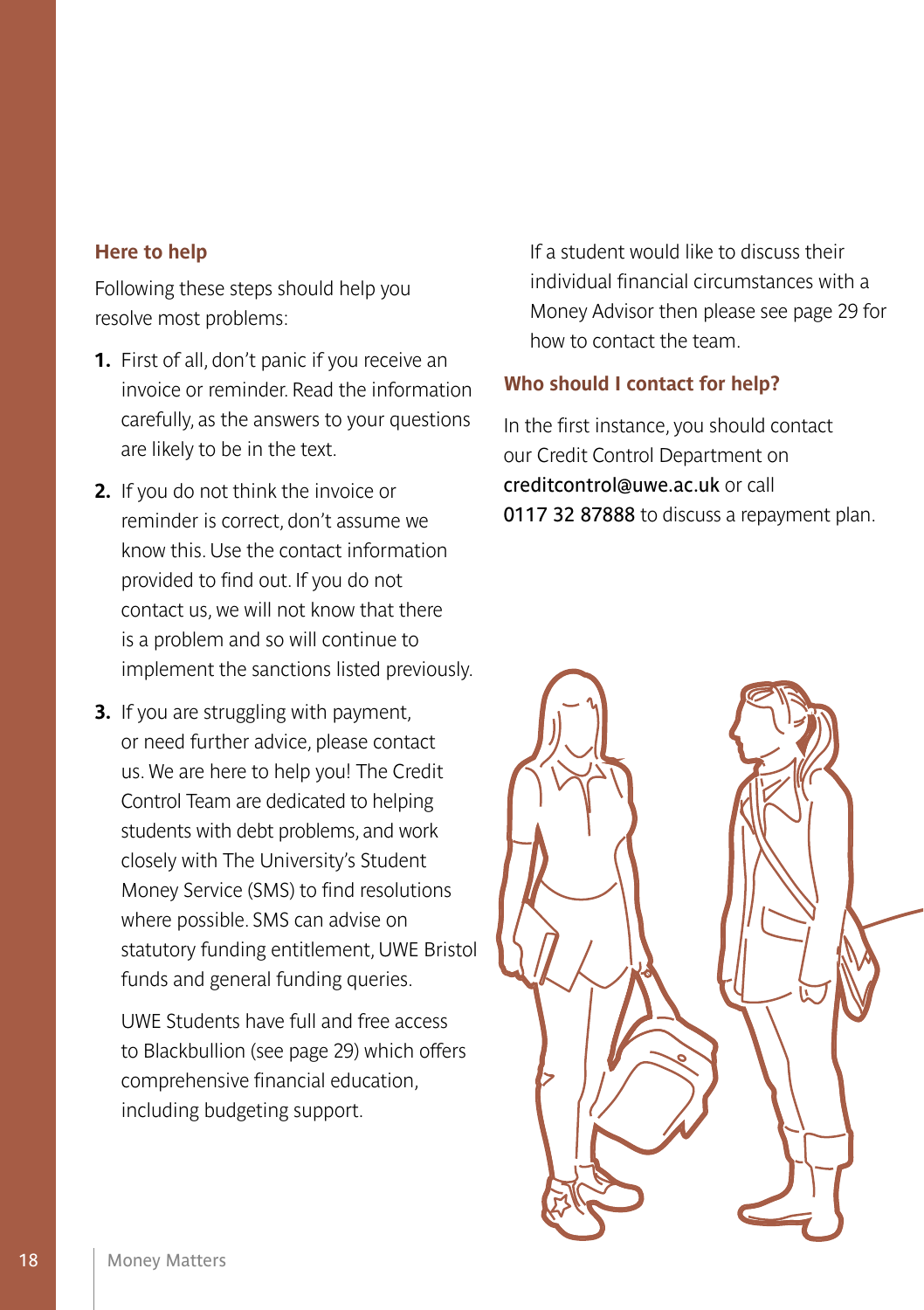# **Keeping us informed**

**It's your responsibility to keep us informed of any changes to your personal details, including where you live, your telephone number and bank or card details.**

**Personal details can be changed on myUWE, or by contacting an Information Point on** 0117 32 85678 **(see page 33).**

**If your bank or card details have changed and you are paying accommodation or tuition fees by instalments, please let the Income Office know immediately so that your payments can be collected on time. If you fail to do so, your option to pay by instalments could be withdrawn.**

**We will email all information to your UWE Bristol email account, so you must check this regularly. For essential financial services contacts, see page 33.**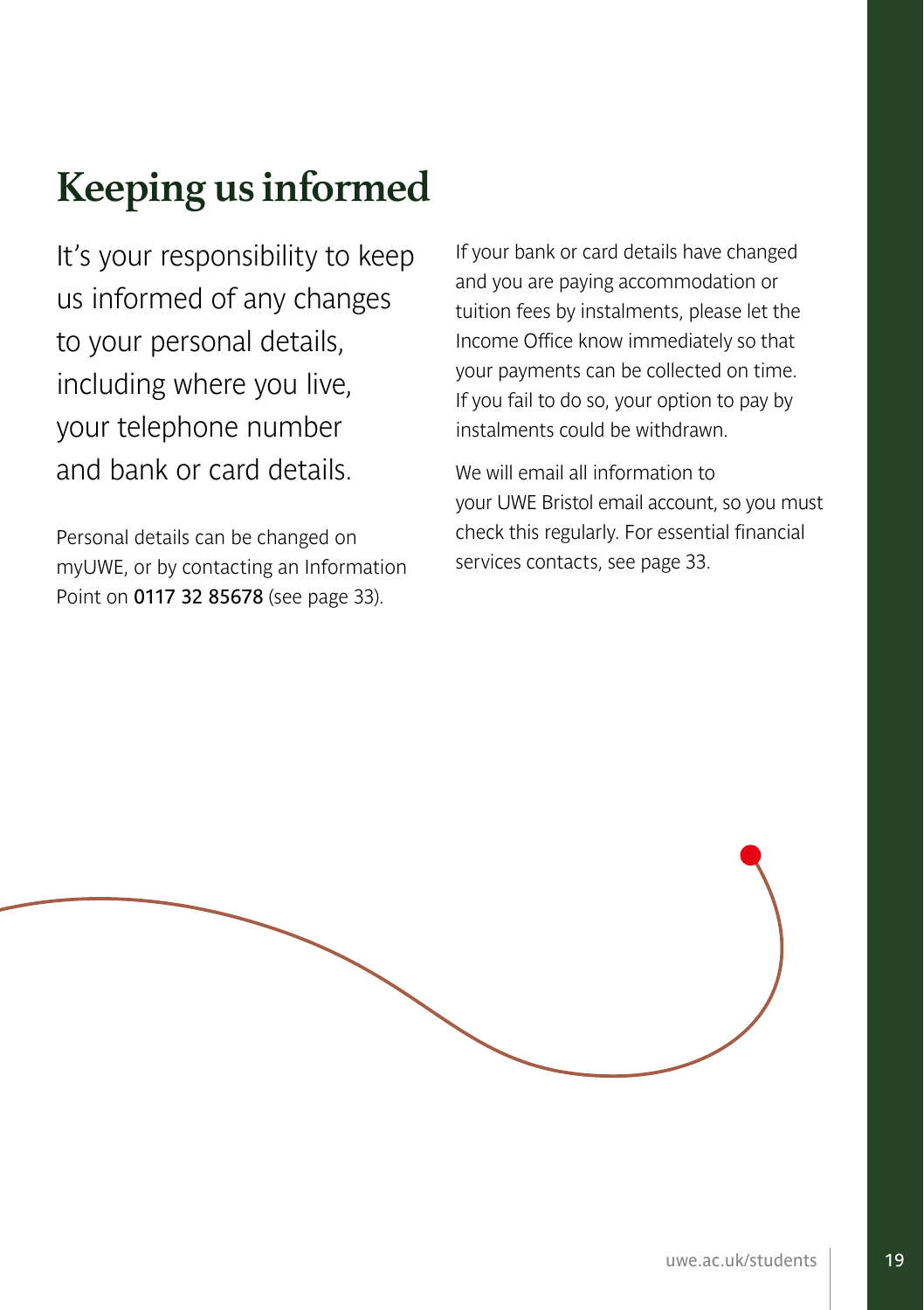## **Additional module charges**

**If you retake (or repeat) a module, you may be charged the module fee for this. Invoices for additional retake modules will be issued either as part of, or shortly after, the registration period.** 

**These charges are payable as soon as you are invoiced, or a charge appears on myUWE. Remember, if the amount exceeds £250, you can arrange to pay by instalments.**

### **Who can I speak to about my module charge?**

**If you wish to discuss your module charge, please contact an Information Point (see page 33).**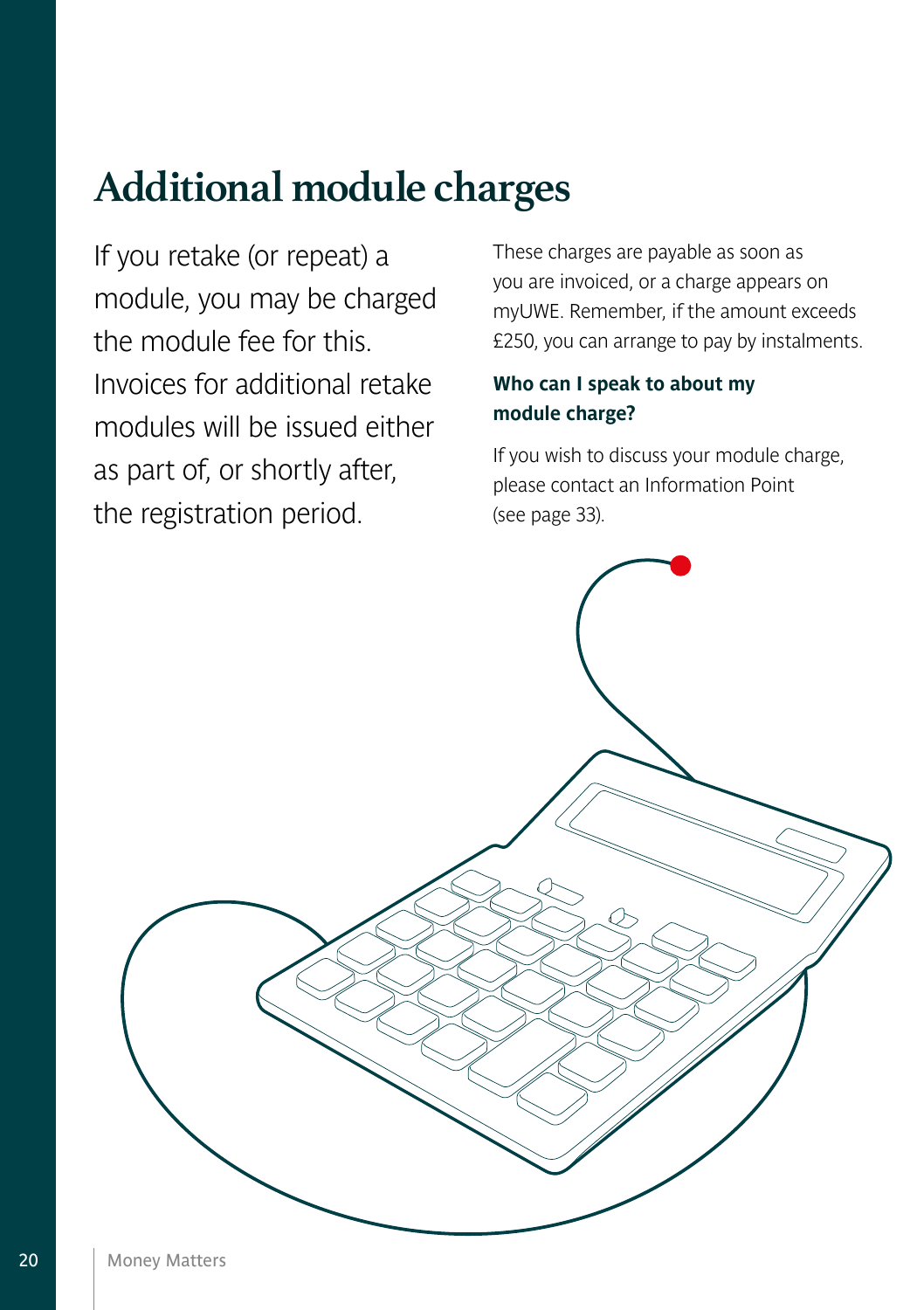## **Accommodation and charges**

**Our Residents' Guide tells you everything you need to know about living in UWE Bristol accommodation:**

### uwe.ac.uk/accommodation

**If you have accepted a place in UWE Bristol accommodation, the following applies to the payment of your licence fee:**

- **• When you accept your accommodation offer with us, you must make an upfront payment of £250 to secure your place.**
- **• You can choose to pay your licence fee in full at the start of the contract period, in three instalments or through an eight-month instalment plan.**

**If your funding is paid termly, it is easier to manage your money by paying for your accommodation in three equal instalments. If you have signed up for eight monthly instalments and wish to change to three instalments please contact the Cash Office on**  cash.office@uwe.ac.uk**.** 

- **• Payments are taken out of your bank account as per the table on page 22. You will receive an advance notice by email. Direct debits can be set up via myUWE portal.**
- **• Payment dates and amounts may differ from your licence agreement if you fail to set up your direct debit on time.**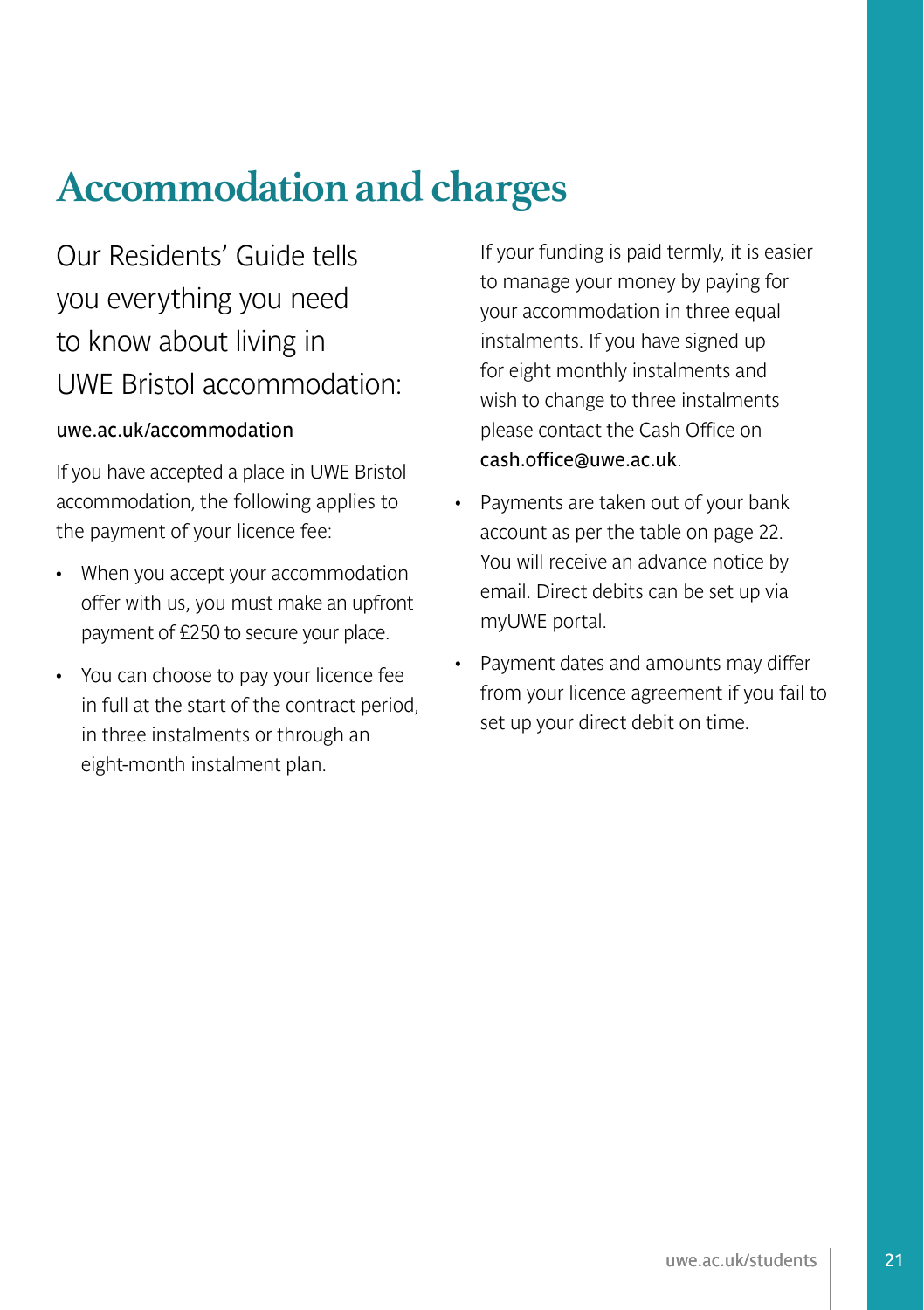#### **Three instalment plan**

| <b>Start of course</b> | 1 instalment    | 2 instalment    | 3 instalment |
|------------------------|-----------------|-----------------|--------------|
| September 2020         | 1 November 2020 | 1 February 2021 | 1 May 2021   |

#### **Eight instalment plan**

| <b>Instalment</b>                                     |      | 2                         |      | 4        | 5.    |       |      |      |
|-------------------------------------------------------|------|---------------------------|------|----------|-------|-------|------|------|
| <b>If you start</b> $1 \t 1 \t 1 \t 1 \t 1 \t 1 \t 1$ |      |                           |      |          |       |       |      |      |
| your course                                           |      | November December January |      | February | March | April | Mav  | June |
| in September<br>2020                                  | 2020 | 2020                      | 2021 | 2021     | 2021  | 2021  | 2021 | 2021 |

**If you choose to pay by instalments, you will be required to complete a Direct Debit mandate before you collect your keys. If you don't complete the required mandate, you will be invoiced in full for the amount due and will be asked to pay it immediately. If you are in receipt of Student Maintenance Loan you may prefer to pay by three instalments.** 

**Other types of students (e.g. pre-sessional English and Erasmus students) will have their payment plans confirmed in their joining instructions.**

**For details on paying your licence fee, please refer to your licence or contact Accommodation Services (see page 33).**

#### **Additional charges**

**During your stay in UWE Bristol accommodation, you may incur additional charges for damages or offenses. Full details can be found in the online Residents' Guides:**  uwe.ac.uk/accommodation

**Any charges added to your account during the year will be payable immediately. These charges will be discussed with you by your Accommodation Manager before they are added to your account, and can be viewed and paid on myUWE.**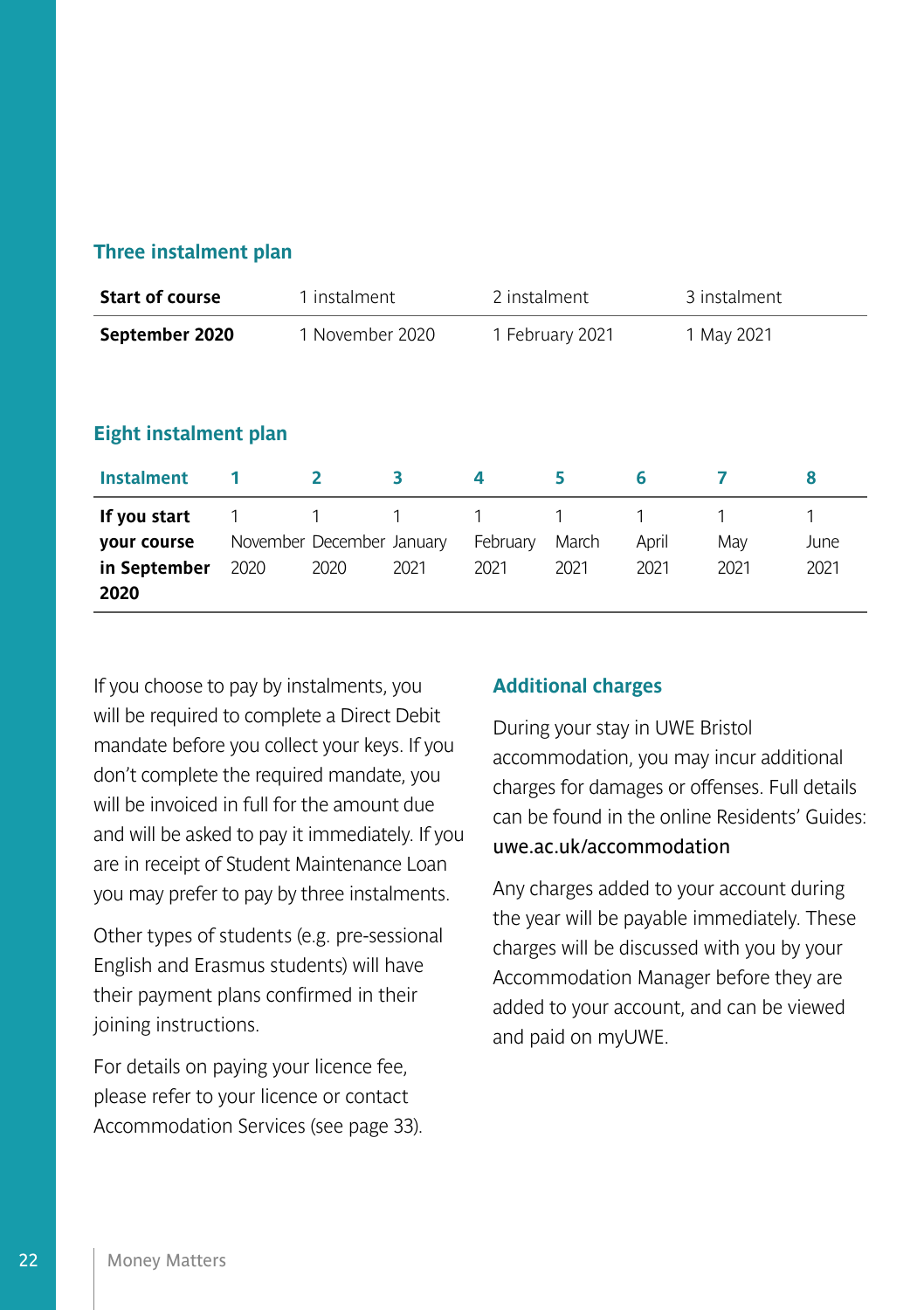#### **Leaving your accommodation early**

**If for any reason during your licence period you decide to leave your accommodation early, you must notify Accommodation Services in writing and complete an official Notice Letter. This will have contractual and financial implications for you. We urge you to discuss early departure with your Accommodation Manager before taking any firm decision so that you are fully aware of these implications.**

#### **Please note:**

- **• Your accommodation licence is a separate agreement to your Tuition Fees, and you are bound by its terms and conditions.**
- **• The end date of your licence coincides with the official end of the academic year and is NOT linked to course dates as these vary widely from course to course.**
- **• If you choose to leave your room before the end date of your licence, you will still be liable to pay your licence fee to the end date and the licence fee will not be reduced.**

#### **Upfront payment**

**The payment of £250 that you made at the beginning of your contract will be used to reduce your final instalment of licence fees. If you have paid in full, or leave your contract early with a reduced fee liability and nothing further owed, this payment will be returned to you via the original payment method eg. a card refund.**

#### **I want to move house, what happens next?**

**If you are thinking of moving house, or wish to change your current accommodation agreement, please contact Accommodation Services to discuss your options at**  accommodation@uwe.ac.uk.

#### **Support**

**We understand that moving into new accommodation can be an exciting and sometimes difficult time. If at any stage you feel that you need support or advice, there are a number of services that can help you. The Resident Assistants and Accommodation Managers should be your first point of contact, but you can also contact an Information Point or The Students' Union Advice Centre for additional support (see pages 33–34).**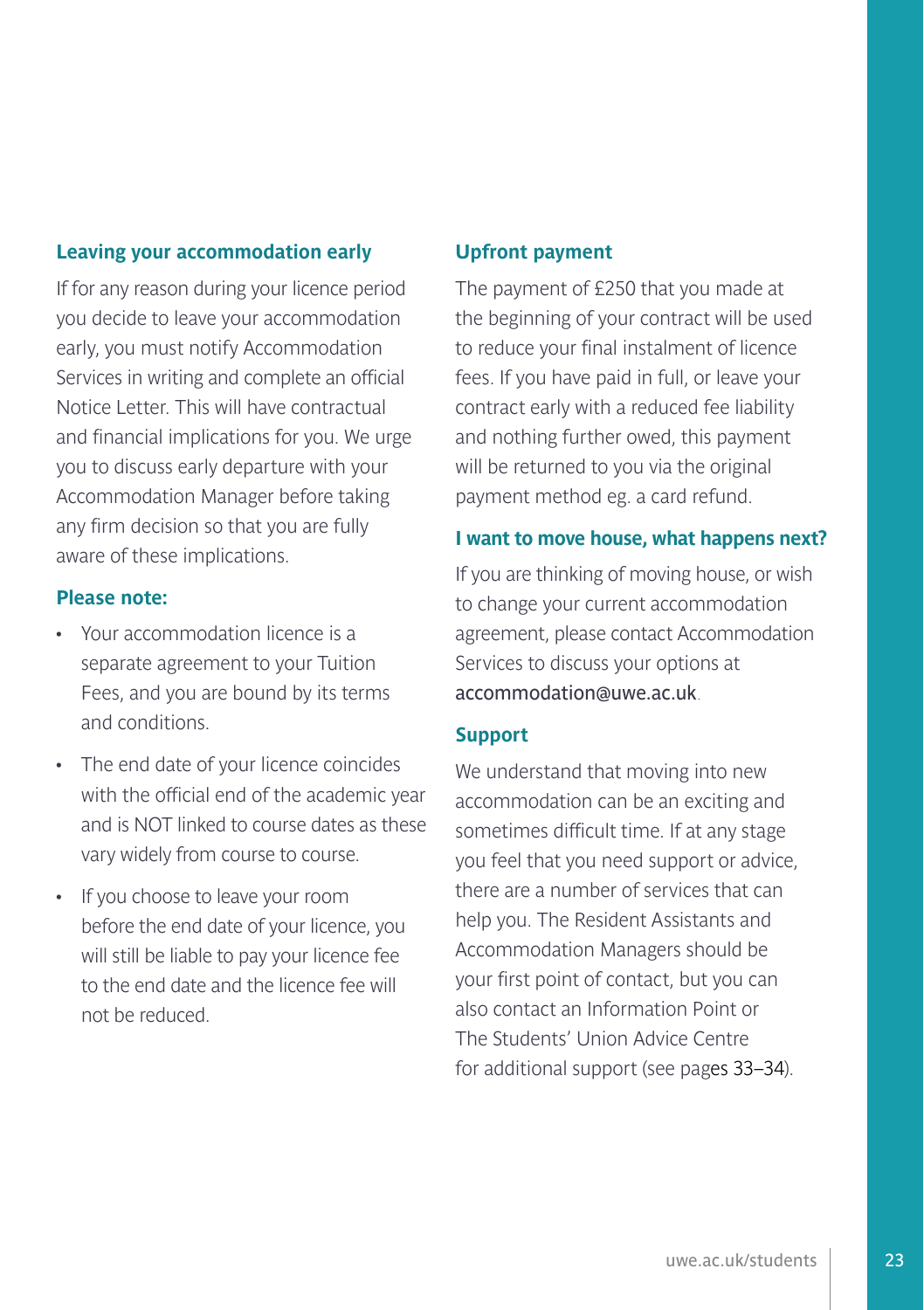## **Library charges**

**When you register for your course, you will be given a PIN for your library account. You will then be able to view your loans, reservations and any other information relating to your account.**

**If you are a regular borrower, you should check your account on a weekly basis to ensure no items need to be returned or renewed.**

**Our libraries offer an 'Ask a Librarian' service where you can chat live or email one of our librarians 24/7 and ask any questions relating to our services. See**  uwe.ac.uk/library **for more details.**

#### **Things to remember**

- **• If you fail to return a book when requested by Library Services, you will incur a fine.**
- **• We will send you reminders about outstanding loans and recalls to your UWE Bristol email account.**
- **• If you fail to return your items, we will consider them lost. You will be invoiced for the replacement book. This invoice will appear automatically on myUWE.**
- **• If you return the book once this invoice has been raised, we will clear the debt.**
- **• If you are due to graduate, or choose to leave your course early, please check both your library account and myUWE for any outstanding loans, or fines and make sure this is cleared.**

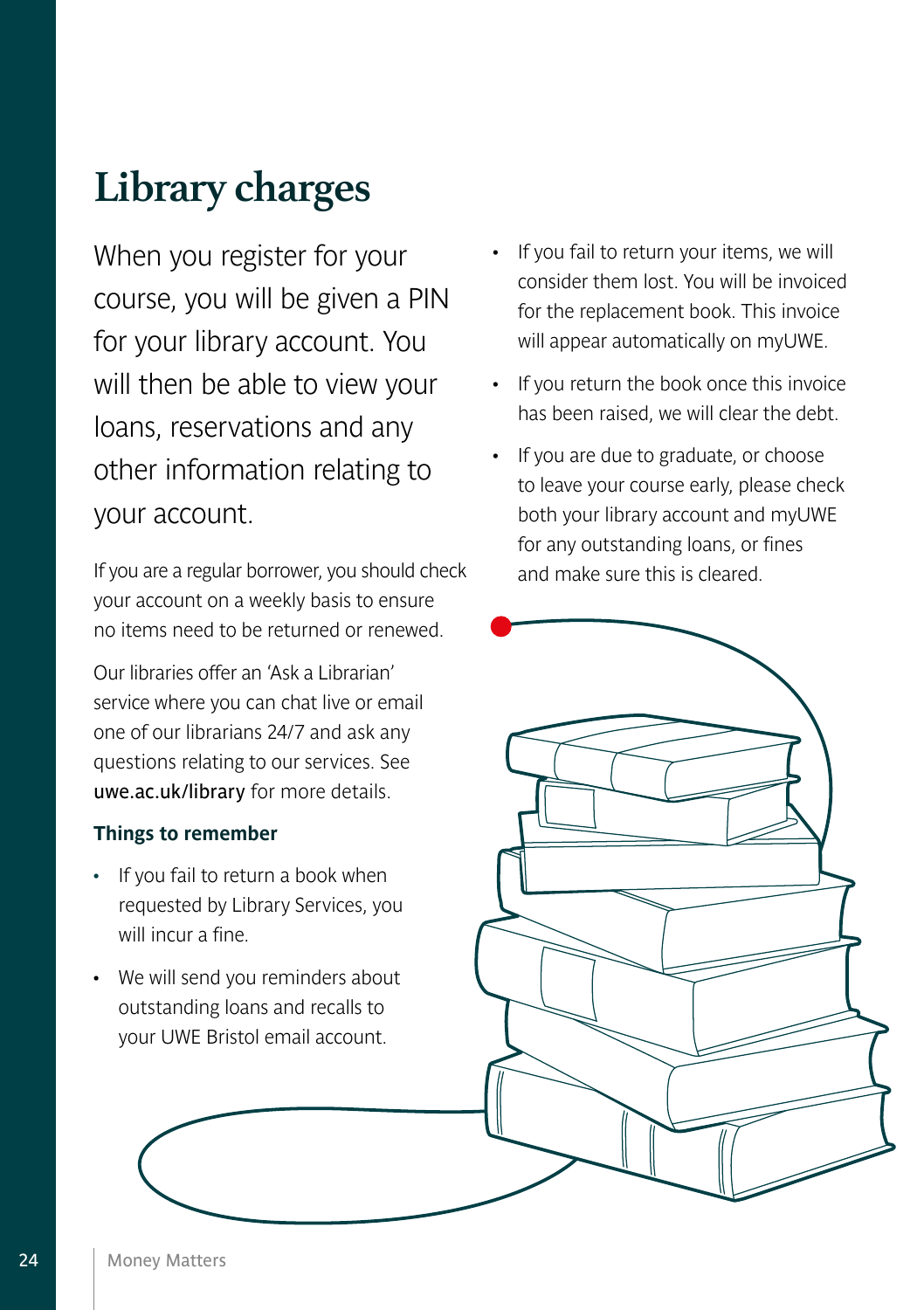# **Withdrawing from your studies**

**If you wish to withdraw from or suspend your studies, you must make an appointment to see a Student Support Adviser (see page 33).**

**You will become liable to pay fees from the official start date of your course. However, students have the right to cancel their contract (registration) with the University within 14 calendar days of the completion of that contract (registration). This applies to all students registering at the start of each academic session.**

**You can withdraw from the University without incurring a financial penalty if you cancel your contract:**

**• 14 calendar days from the day after you complete your registration.**

#### **OR**

**• 14 calendar days from the day after the start of term.**

#### **whichever is the later date!**

**See the link on the right for term dates.**

**Cancellation of your contract must be received in writing or on a 'Cancellation of Registration' form within the timeframe outlined, and it is advisable to keep a copy of this as well as proof of postage.**

**At the end of this 'cooling off' period, withdrawal or suspension from the University is subject to the liability periods laid out below.**

**Should you decide to leave the University part-way through the academic year, and we have received your withdrawal notification in writing, your tuition fee liability will be reduced as follows:**

### **Tuition fee liability\***

**Term 1 (from the first day of term 1 but before the first day of term 2) 25% of full fees.**

**Term 1 (from the first day of term 2 but before the first day of term 3) 50% of full fees.**

**Term 3 (from the first day of term 3) Full fees.**

\* **Calculation of fee liability includes any deposits paid.**

**See** uwe.ac.uk/students/feesandfunding/ payingyourfees/termdatesforfeeliability **for further details.**

**Please remember you may also have other fees which need to be paid, including additional module charges, library charges and accommodation fees.**

**If you are a PGR student please contact the Graduate School** graduateschool@uwe.ac.uk **tel:** 0117 32 85109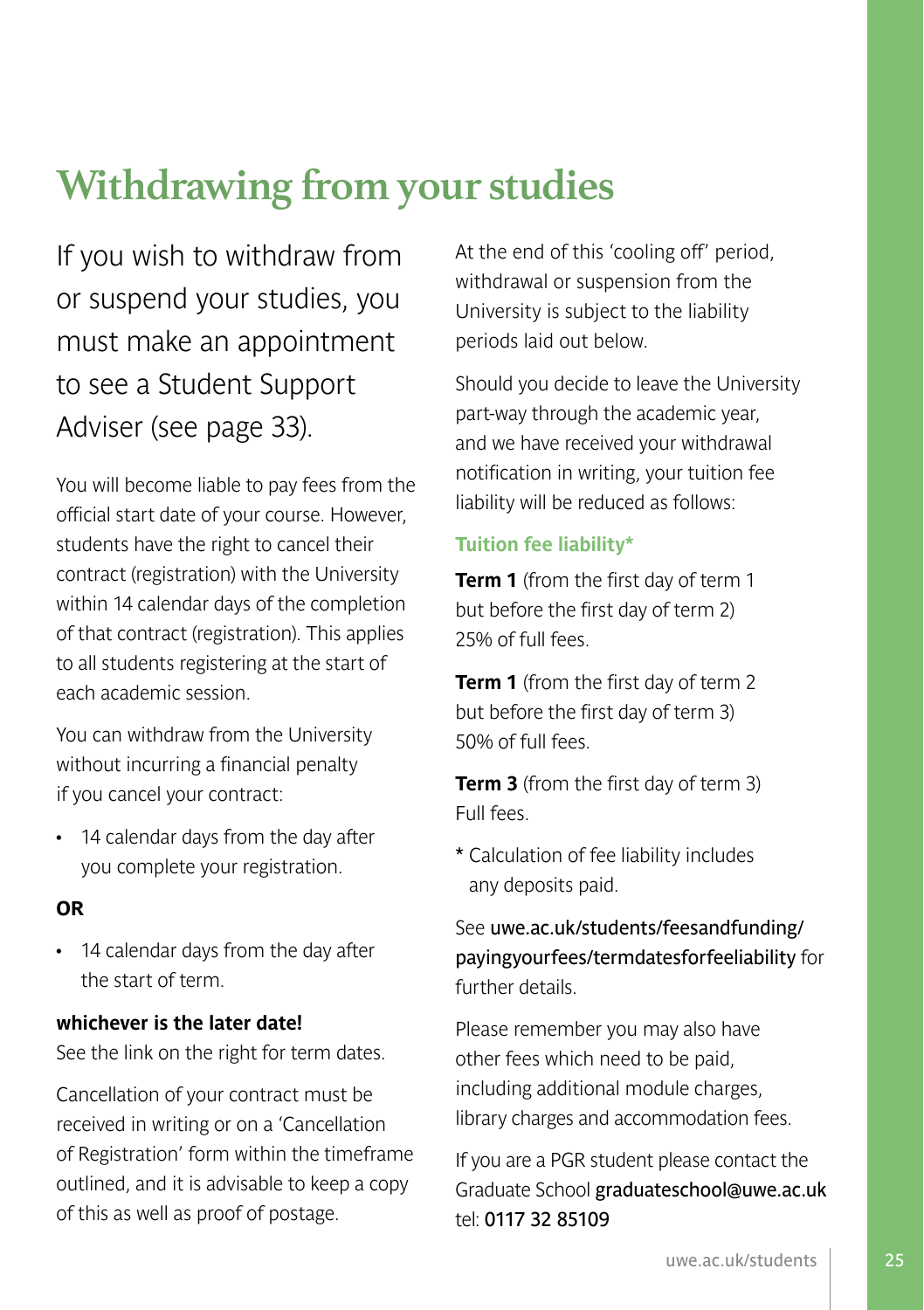## **Refunds**

**If you are due a refund, you will need to contact the Credit Control Team (see page 33) to arrange for this money to be paid back to you. When you contact us, please have the following information to hand, which will help us deal with your refund quickly:**

- **• The name of the person who originally paid the money.**
- **• The contact address, telephone number and email address of the payer.**

**In the first instance, we will attempt to return the money to the account it came from and by the method used eg. card payment, so do not usually require any further information to process this. If we require more information, we will contact you on your UWE Bristol email account.**

**Please note: We aim to refund any money due within 14 days of your request.**

#### **International deposit refunds**

**Please refer to our International Deposit Refund policy** uwe.ac.uk/students/ feesandfunding/payingyourfees/ internationalstudentpayment **to see if you are eligible for a refund of your deposit.**

**If you have any queries about your eligibility for a refund, please contact the International Office (see page 34).**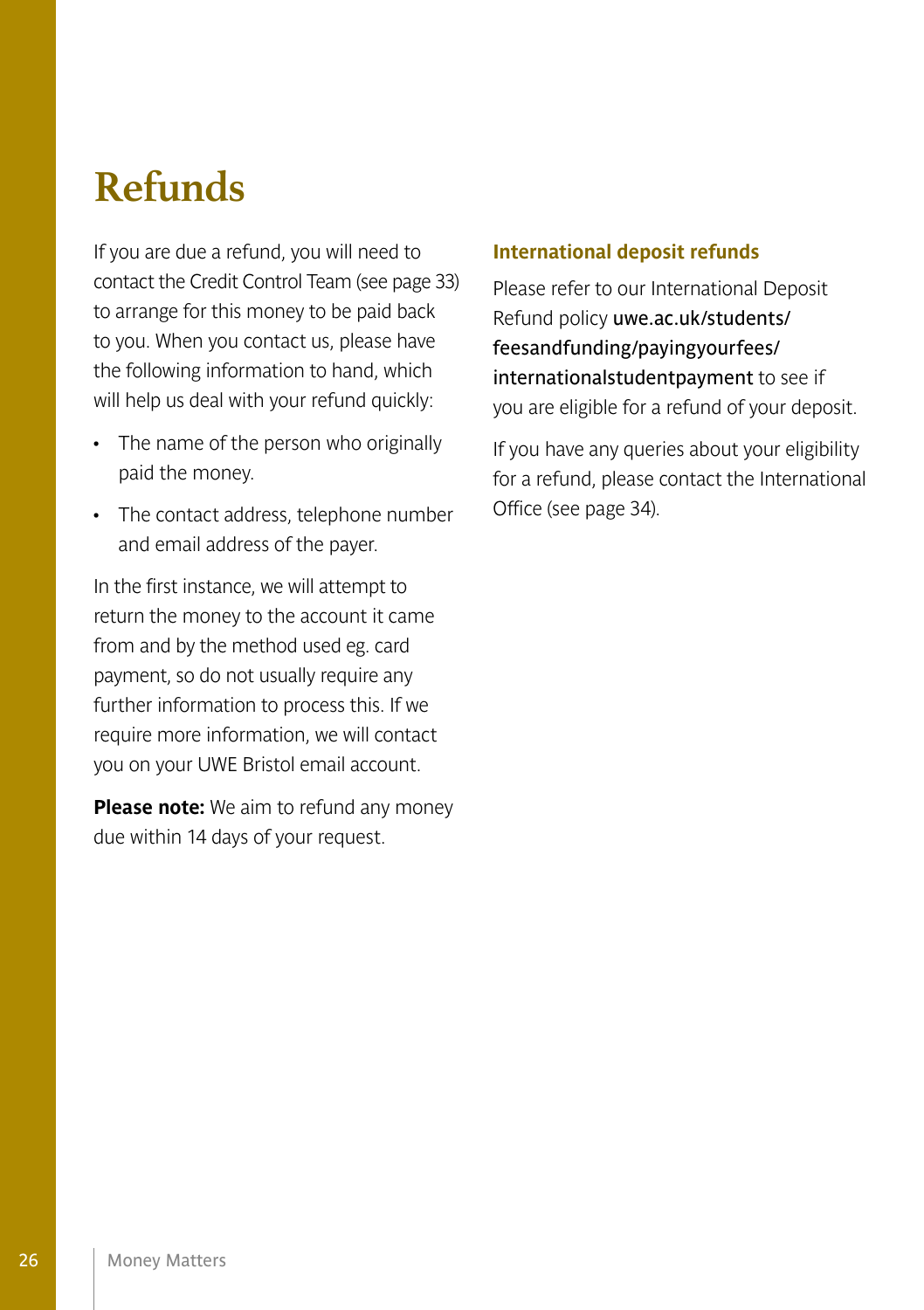## **Financial support and advice**

**Most students have a limited income, so it's essential that you make a realistic spending plan at the beginning of each year. Preventing money worries enables you to concentrate on your course and achieve your qualification.**

#### **How much? Make your money stretch!**

**The first step is to draw up and keep to a realistic budget. If you don't have a budget you'll probably become confused over how much money you have coming in and out. Budgeting tools are designed to help you with planning and let you see exactly where your money is going so you can make informed decisions.**

**Your student loan will come in three instalments, and planning your budget will help you ensure that your payments cover all the essentials. Your lifestyle choices will determine how much money you need to get by every month.**

**In order to prevent overspending and running out of money try using Blackbullion's online budget calculator or a budget spreadsheet to get a clear picture of your finances. (log in to** Blackbullion.com **using your UWE Bristol email address) You can use the budget planner on the next page as a first draft of your income and expenses.**

#### **Budget**

**Once you have established what you feel is a reasonable budget, you should monitor your financial situation against this on a weekly or monthly basis. If it's obvious that you don't have enough money for the essentials, you will need to take steps to minimise your expenditure and maximise your income.**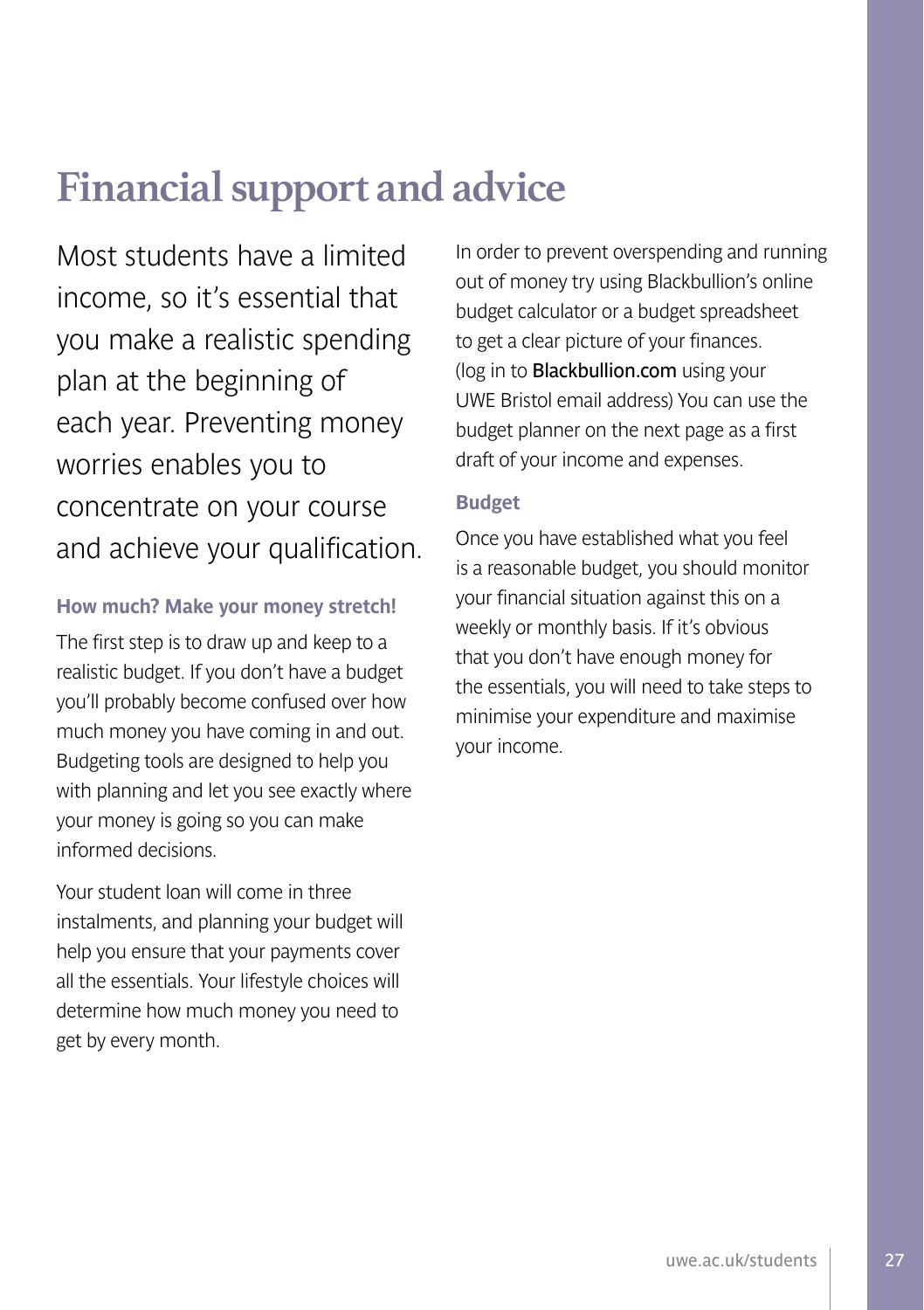# **Budget planner**

| Income                                                                    | <b>Amount you receive</b><br>each month $(E)$ | <b>Expenses</b>                       | Amount you spend<br>each month $(E)$ |
|---------------------------------------------------------------------------|-----------------------------------------------|---------------------------------------|--------------------------------------|
| Maintenance Loan                                                          |                                               | Rent/mortgage                         |                                      |
| Maintenance Grant                                                         |                                               | TV licence                            |                                      |
| Bursary                                                                   |                                               | Water                                 |                                      |
| Other Grants                                                              |                                               | Energy                                |                                      |
| <b>Benefits</b>                                                           |                                               | Mobile phone                          |                                      |
| Work                                                                      |                                               | Internet                              |                                      |
| Savings                                                                   |                                               | Insurance                             |                                      |
| Other                                                                     |                                               | Food and housekeeping                 |                                      |
| Other                                                                     |                                               | Travel                                |                                      |
| Other                                                                     |                                               | Clothes                               |                                      |
|                                                                           |                                               | Course books and supplies             |                                      |
|                                                                           |                                               | Hobbies/entertainment                 |                                      |
|                                                                           |                                               | Birthdays/Christmas presents          |                                      |
|                                                                           |                                               | Hair cuts                             |                                      |
|                                                                           |                                               | Other                                 |                                      |
|                                                                           |                                               | Other                                 |                                      |
|                                                                           |                                               | Other                                 |                                      |
| <b>Total income</b><br>per month                                          |                                               | <b>Total expenditure</b><br>per month |                                      |
| <b>Total income-total</b><br>expenditure = monthly<br>excess or shortfall |                                               |                                       |                                      |

#### **Join our Financial Capability Module**

**This series of three workshops will help you to develop and improve your financial knowledge and confidence, ultimately giving you the essential skills to flourish both at university and in life after graduation.** 

**The module blends the practical with the theoretical to help you understand financial management and financial products. We normally run the module in November and March. See our 'Manage your Money Events' pages for 2020/21 workshops.** uwe.ac.uk/events/manage-your-moneyevents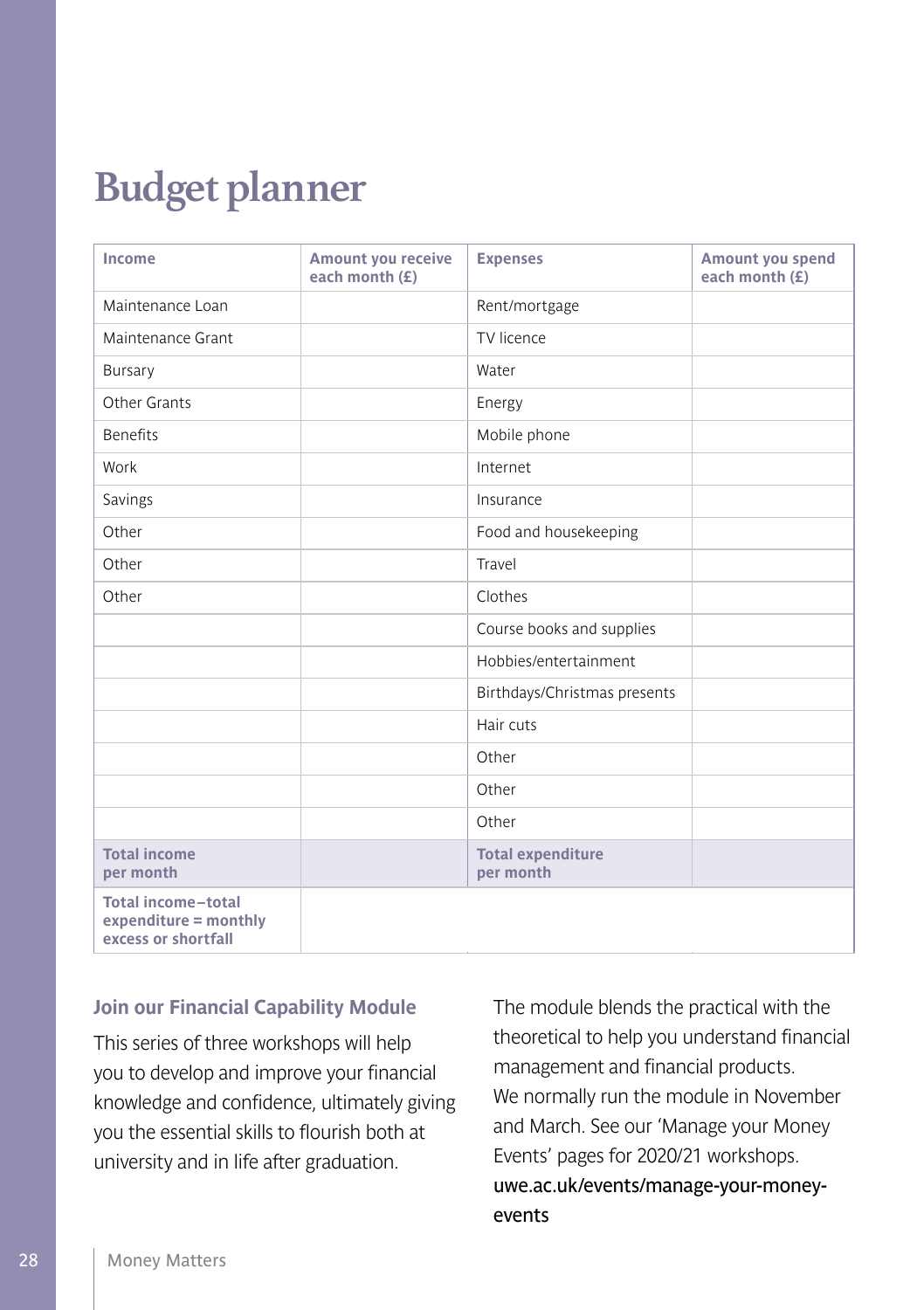#### **Get money smart with Blackbullion**

**We've teamed up with Blackbullion to provide easily accessible online financial education training. We've invested in a tool for you to learn the right financial skills to help you make the right financial decisions for your future.**

**Blackbullion is an online learning platform that you have free access to as a UWE Bristol student. You'll find videos, quizzes, and a bunch of tools to help you learn and develop key money skills.**

**If you've ever wondered where your money goes, needed help with budgeting, or just wanted to learn more about personal finance, Blackbullion's free learning platform is the place to be.**

**Learn anywhere through a range of easy to follow, useful training programs and animated videos. Go to** Blackbullion.com **and register with your UWE Bristol email address to gain full and free access.**

#### **Money advice**

**We offer free and confidential advice about Student Money.**

**Our Money Advisers can help with:**

- **• Statutory funding advice.**
- **• Financial implications of withdrawing, suspending, transferring or repeating studies.**
- **• Disabled students/care leavers/estranged students/student parent funding.**

**If you require Money Advice then please visit**  uwe.ac.uk/life/money-and-finance/studentmoney-service

### **Financial support from UWE Bristol**

**If you find yourself in financial difficulty, we may be able to offer you additional financial support.** 

**Below is a brief overview of the financial support available once you start your studies at UWE Bristol. Each fund has its own eligibility rules, so you will need to read the small print for each fund before you decide to apply.**

**The funds are limited, so please try to apply as soon as you can. All the details you need are available at** uwe.ac.uk/funds

## **UWE Bristol Low Income Bursary – Student Finance England, Wales and Northern Ireland funded students only**

**If you accepted an offer to UWE Bristol, you will be automatically considered for the UWE Bristol Low Income Bursary. You should hear whether you are eligible for a bursary shortly after you arrive at UWE Bristol. If you have any questions about your entitlement, please email** uwe.bursary@uwe.ac.uk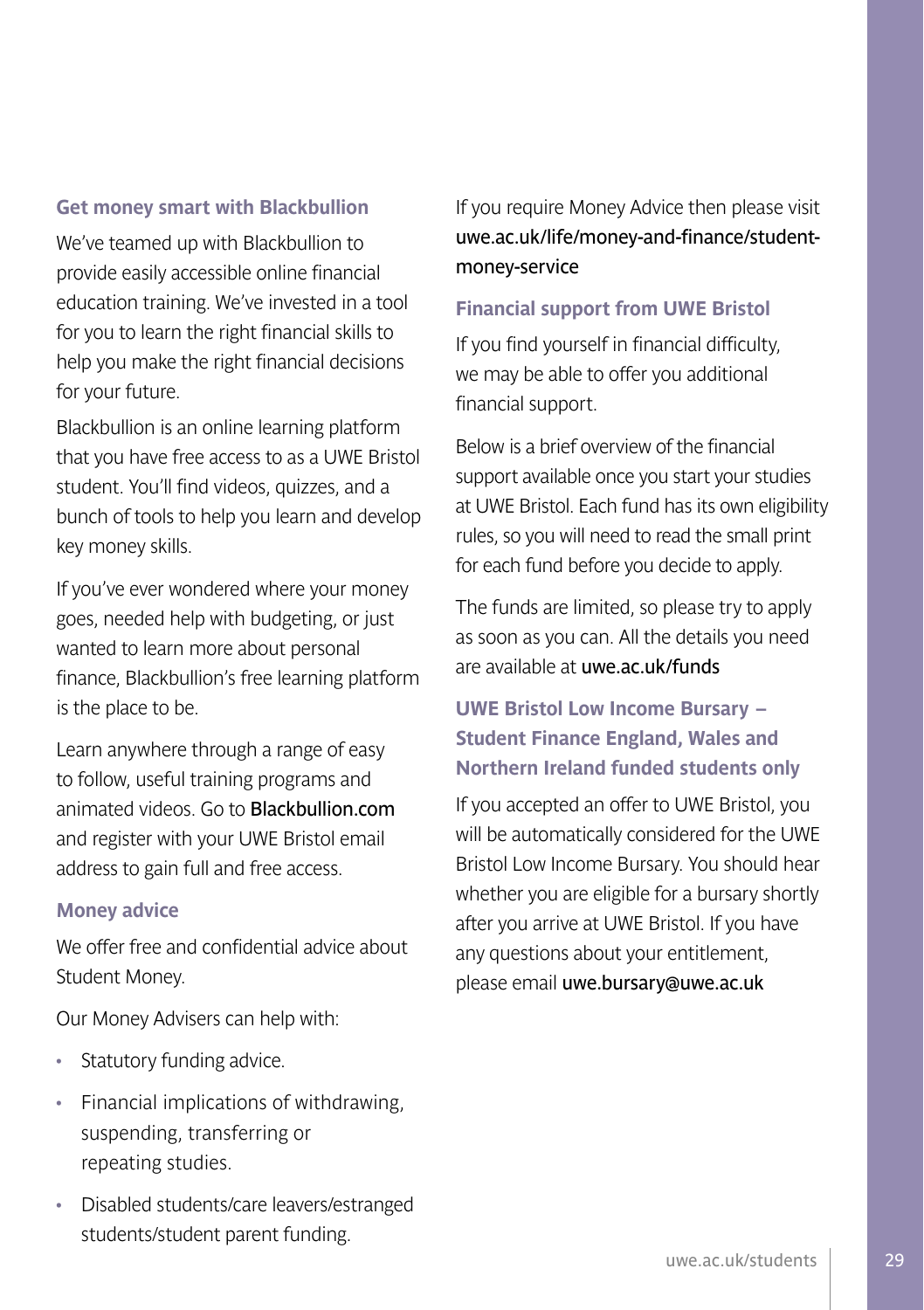### **Student Support Fund – Opens 19 October 2020**

**If you are a UK student, registered on a designated course (postgraduate or undergraduate, full-time or part-time), and have extra costs or financial problems while studying, you are eligible to apply for our Student Support Fund.**

**The Student Support Fund is a limited pot of money, so even where there is a shortfall between income and expenditure, the award may only cover part of that shortfall. This is so we can help as many students as possible throughout the academic year.**

**We give priority to the following groups of students:**

- **• lone student parents**
- **• students with disabilities**
- **• care leavers**
- **• carers**
- **• students who have recently left supported housing**
- **• estranged students**

**Final year students are also encouraged to apply.**

**You can apply online via** uwe.ac.uk/funds **from 19 October 2020. Application forms are also available from all Information Points.**

#### **Summer Fund**

**UWE Bristol provides funds to support home (UK) undergraduate or postgraduate students during the summer vacation.**

**The Summer Fund opens in June and the exact date is published on UWE Bristol website in May. The online application form is available at** uwe.ac.uk/funds

**Funds are limited and demand is usually high, so we would recommend eligible students apply as soon as possible from this date.**

**Eligible groups for the fund are returning home (UK) students who are unable to work because you are:**

- **• looking after dependants (adult or child)**
- **• ill or disabled**
- **• re-sitting examinations/coursework**
- **• attending UWE Bristol during the summer period**
- **• on a compulsory unpaid non-NHS placement**
- **• completing dissertation**
- **• on an NHS placement outside the standard course programme**
- **• confirmed as a care leaver, carer or estranged by UWE Cares**
- **• a final year home (UK) student that is re-sitting examinations/coursework.**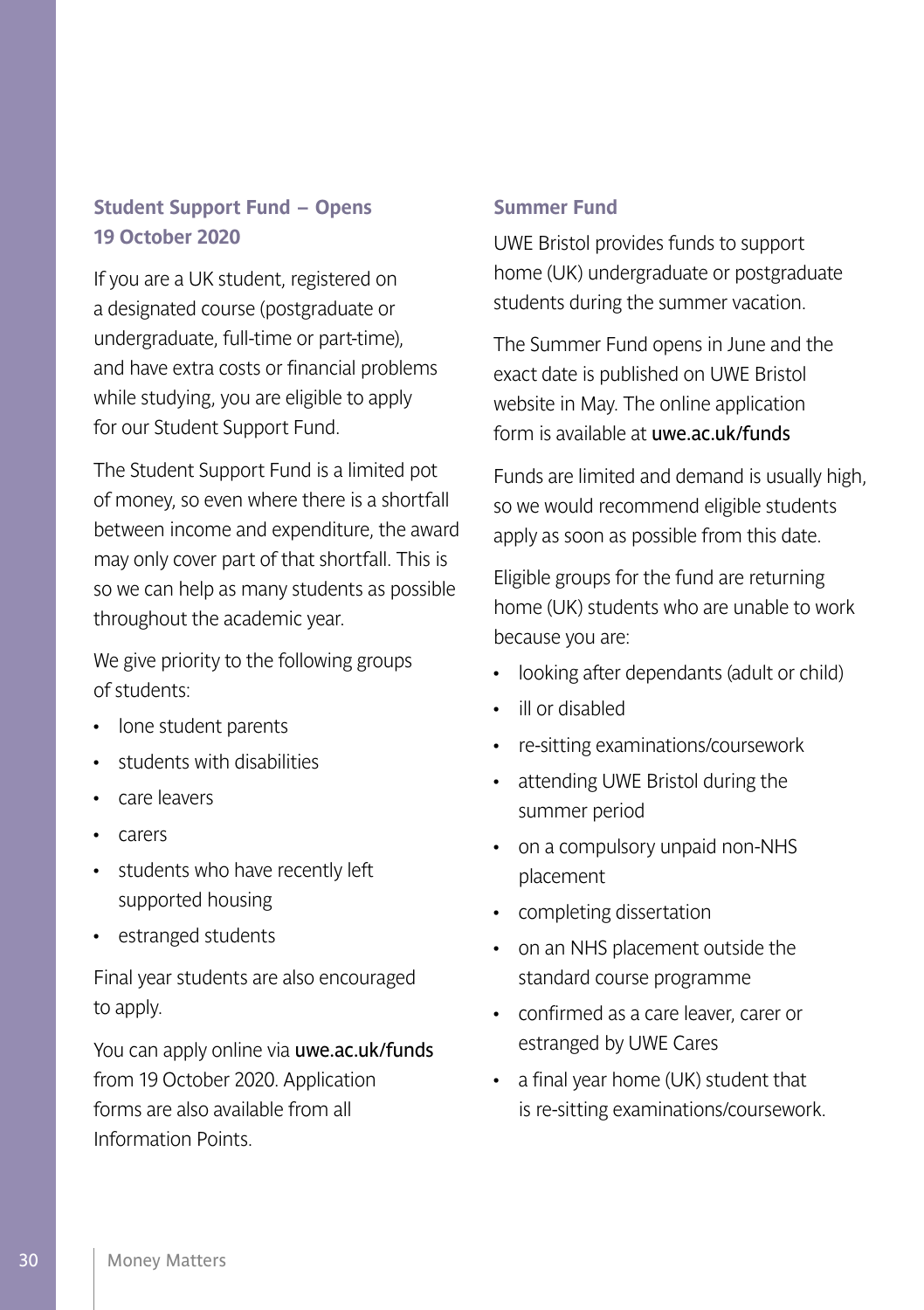#### **Emergency Fund**

**This fund is for EU and international students who have experienced substantial and unforeseen financial hardship after the start of the academic year.**

**The limited size of the fund means that students in even the most severe hardship are unlikely to receive more than £1,000. Applications can only be considered after contact with the Student Money Service (SMS). To contact SMS, email**  sms@uwe.ac.uk **with a brief outline of the circumstances that have caused the disruption to your income source.**

#### **Short-term loan scheme**

**The short-term loan scheme can help you if you find yourself with a temporary cash-flow problem during the academic year, including delayed funding. The loan is interest-free, and is due for repayment within 30 days of receipt.**

**If your loan is agreed we will lend an amount to cover your immediate essential living costs, for example £70 per week for a single student (this can be increased to cover other costs i.e. childcare/travel).**

#### **Placement costs short-term loan**

**If your course requires you to attend placements for which you're able to claim reimbursement of the travel and/or accommodation costs, you may be eligible to apply for a placement costs loan.** 

**This is interest free and is usually repayable in 120 days. You can borrow up to the value of your claim for reimbursement. Please ensure that you submit your claim for reimbursement regularly during your placement if possible, so that you can repay the loan when funds are received.**

**You can apply online at** uwe.ac.uk/funds**. Once you have completed the form, you'll need to submit your supporting evidence as soon as possible. Your application will not be considered until we have received your evidence.**

**If you need any guidance or experience problems with the online application, please contact us at** sms@uwe.ac.uk **or on** 0117 32 85678**.** 

**If you owe money to the University, your access to additional funds may be affected as follows:** 

**Short-term loans – we rely on students repaying their loans so we can lend to other students in a similar situation. If you don't repay, you won't be able to borrow again. If you don't repay, then the short-term loan scheme closes.**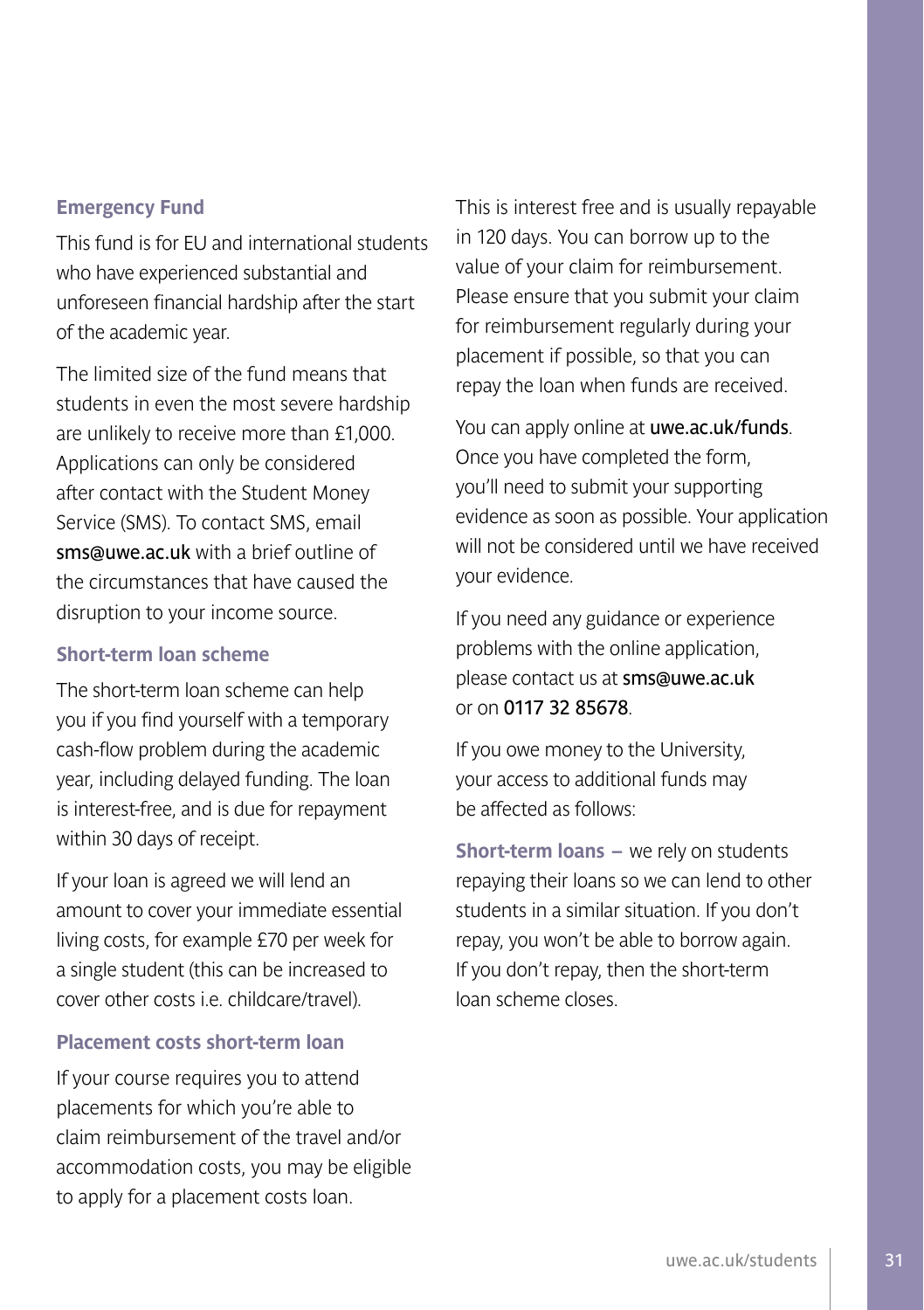**Bursaries – if you have an outstanding debt when the bursary instalment is due to be paid, you will not receive a payment automatically. Your bursary payment will be delayed until you discuss your debt with the Credit Control Team.** 

**If you have any doubt about the debt on your account, you can check via the Payments tab in myUWE.**

**Student Support Fund – the sole purpose of the fund is to enable students to stay on their course.** 

- **• If you have an outstanding tuition fee debt and no clear means of paying your fees, we will not be able to support you from this fund until your tuition fees are paid.**
- **• If you have outstanding UWE Bristol debts but have not responded to requests for payment from Credit Control, we will not make an award until you have an agreed repayment plan in place.**
- **• If you have accommodation or other debts to UWE Bristol, we will ask you whether you want to use some or all of your award to clear or partially clear your debts before making an award.**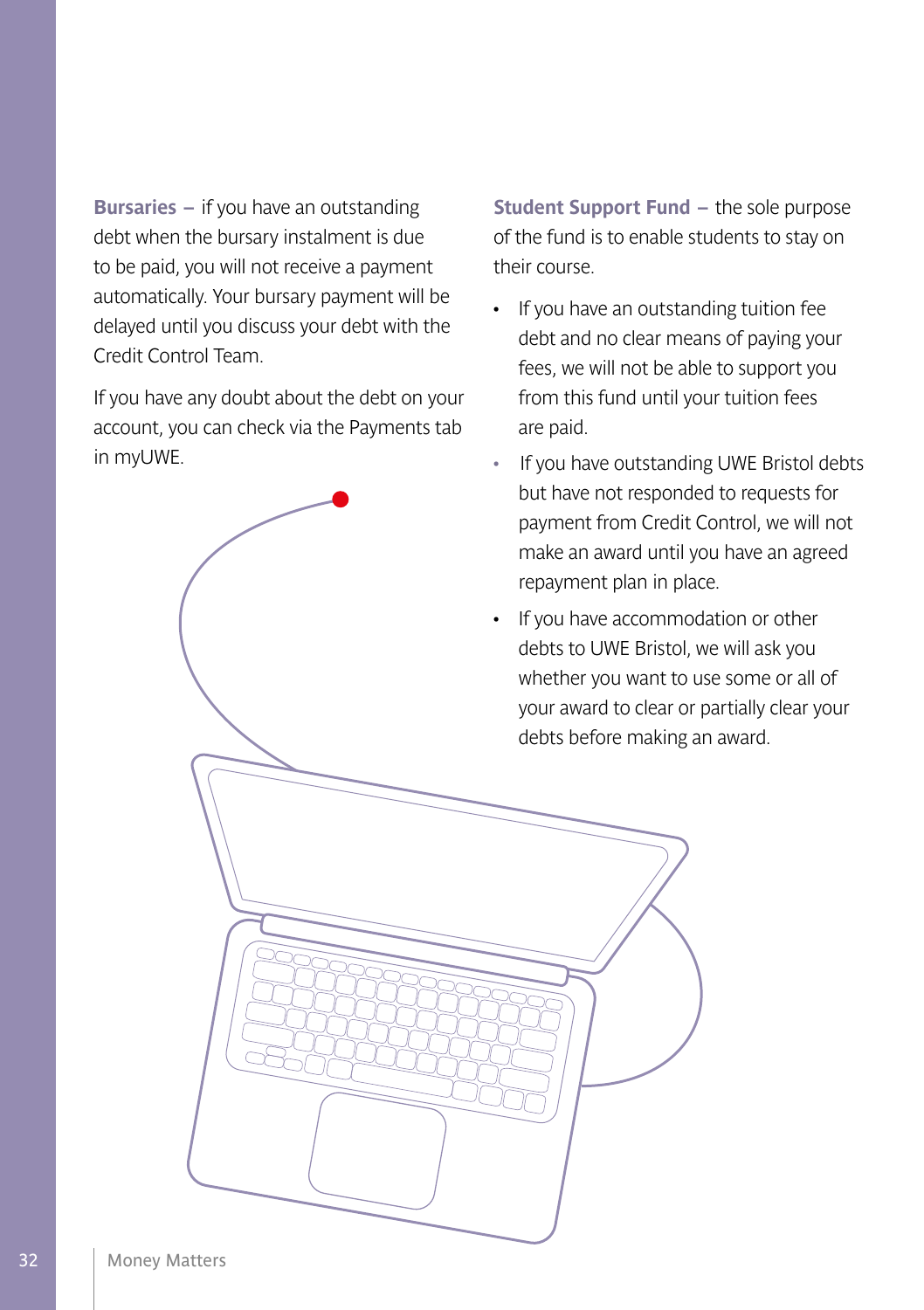## **Your guide to essential financial services**

**This is a quick and handy reference guide on who to contact about financial matters and related services.** 

### uwe.ac.uk/students/feesandfunding

### **Income Office**

**For questions about payments and instalment plans: Tel: 0117 32 87888 Email: cash.office@uwe.ac.uk**

**Opening hours: Monday to Friday 10:00 – 15:00 (counter service). Telephone calls will be answered 08:30 – 16:30 Monday to Thursday and 08:30 – 16:00 on Friday. We would prefer contact by telephone or email. (Hours subject to change due to Covid-19.)**

## **Credit Control (Income Office)**

**If you are having problems paying, or are a debtor: Tel: 0117 32 87888 Email: creditcontrol@uwe.ac.uk**

### **Information Points**

**For questions about completing your registration, your fee invoice or any other general queries: Tel: 0117 32 85678 Email: infopoint@uwe.ac.uk**

### **Student Support Advisers**

**For questions relating to your course Tel: 0117 32 85678 Email: infopoint@uwe.ac.uk**

#### **Student Money Service**

**1. UWE Bristol Money Advisers If you require Money Advice then please visit: uwe.ac.uk/life/money-and-finance/ student-money-service**

### **2. UWE Bristol Funds Team**

**For questions relating to UWE Bristol funds and short-term loans Tel: 0117 32 85678 Email: infopoint@uwe.ac.uk**

### **3. UWE Bristol Bursary Team**

**For questions relating to bursary allocation and payment dates Tel: 0117 32 85678 Email: uwe.bursary@uwe.ac.uk**

### **Accommodation Services**

**For questions about your UWE Bristol accommodation Tel: 0117 32 83601 Email: accommodation@uwe.ac.uk**

## **Graduate School**

**PGR students only Tel: 0117 32 85109 Email: graduateschool@uwe.ac.uk**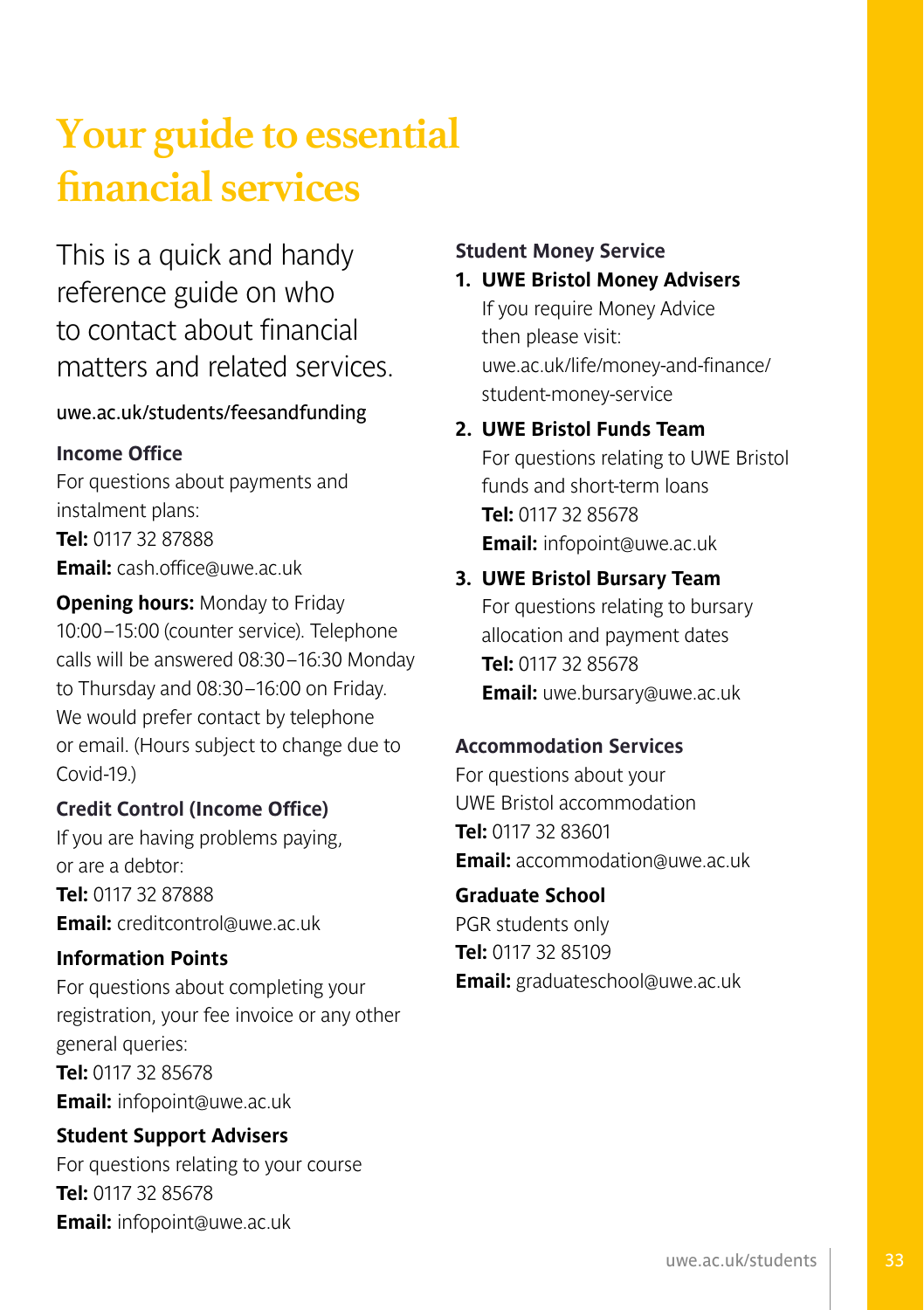## **Useful contacts**

#### **Third Party Sponsor Enquiries**

**For submission of Sponsor Authorisation forms and any related query.**

**Email: sponsor.authorisation@uwe.ac.uk** 

#### **International Office**

**For any international fee queries.**

**Email: international@uwe.ac.uk**

#### **Points-Based Compliance Team**

**For queries relating to attendance monitoring and non-payment of Tier 4 Visa student fees.**

**Tel: 0117 32 85678 Email: pbshelpline@uwe.ac.uk**

### **Disability Services**

**For queries and advice on disabilities.**

**Tel: 0117 32 85678 Email: disability@uwe.ac.uk**

#### **Students' Union Advice Centre**

**Confidential and non-judgemental advice for all UWE Bristol students.**

**Tel: 0117 32 82676 Email: advice@uwe.ac.uk**

## **Wellbeing Service For counselling, mental health and personal development needs**

**Tel: 0117 32 86268 Email: wellbeing@uwe.ac.uk**

**STA International External Debt Collecting Service Tel: 01622 528543**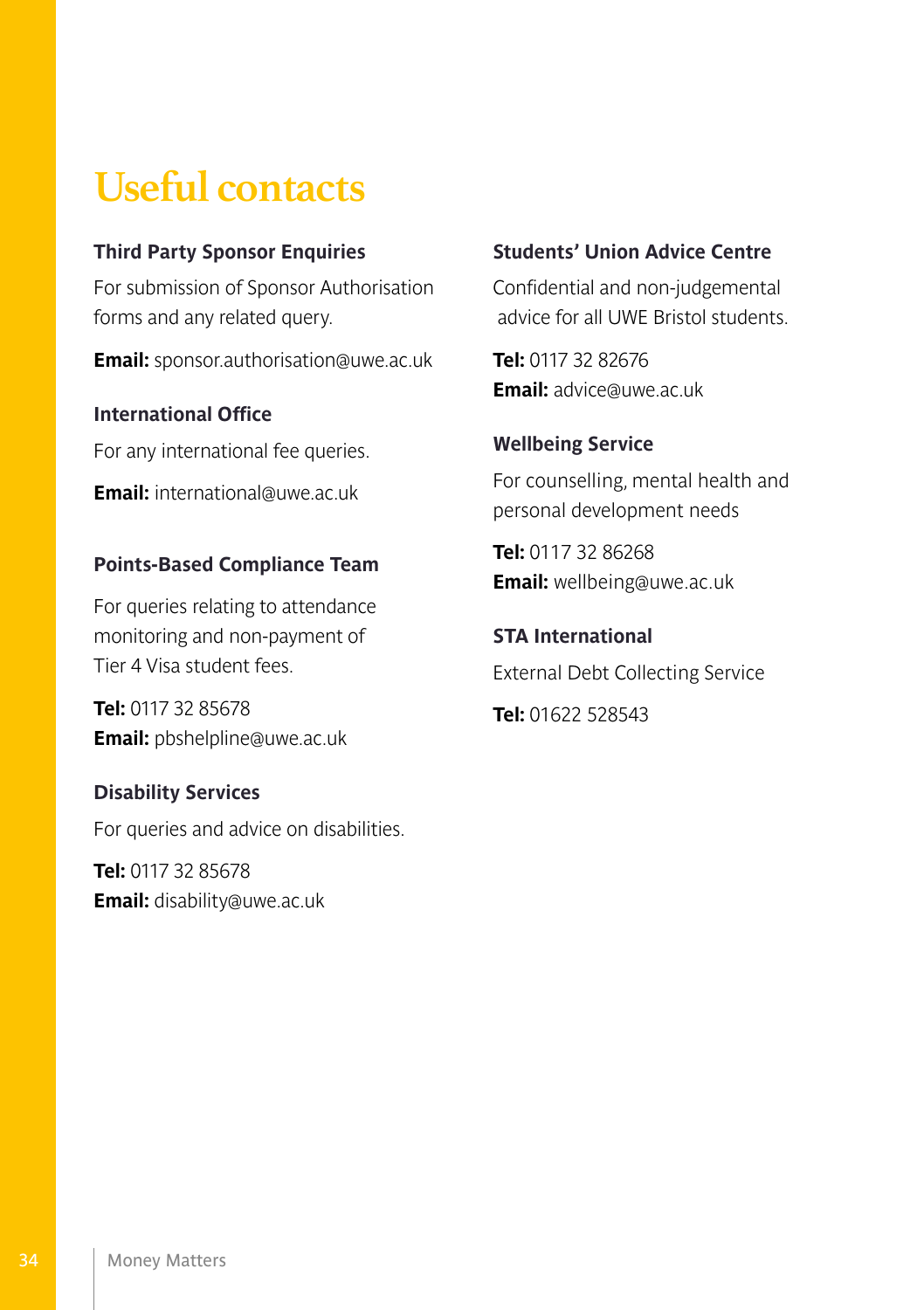# **Useful resources**

## **UWE Bristol ways to pay**

**uwe.ac.uk/students/feesandfunding/payingyourfees**

**Blackbullion blackbullion.com**

**Citizens Advice Bureau citizensadvice.org.uk**

**Direct Gov gov.uk/student-finance**

## **Education and Skills Funding Agency gov.uk/government/organisations/education-and-skills-funding-agency**

#### **myUWE**

**my.uwe.ac.uk**

## **National Association of Student Money Advisers**

**nasma.org.uk**

## **Student Awards Agency Scotland**

**saas.gov.uk**

## **Student Finance England**

**www.gov.uk/student-finance**

### **Student Finance Northern Ireland**

**studentfinanceni.co.uk**

### **Student Finance England – Postgraduate Loans**

**www.gov.uk/funding-for-postgraduate-study**

## **Student Finance Wales**

**studentfinancewales.co.uk**

### **UWE Bristol Web payments**

**webpayments.uwe.ac.uk/open/default**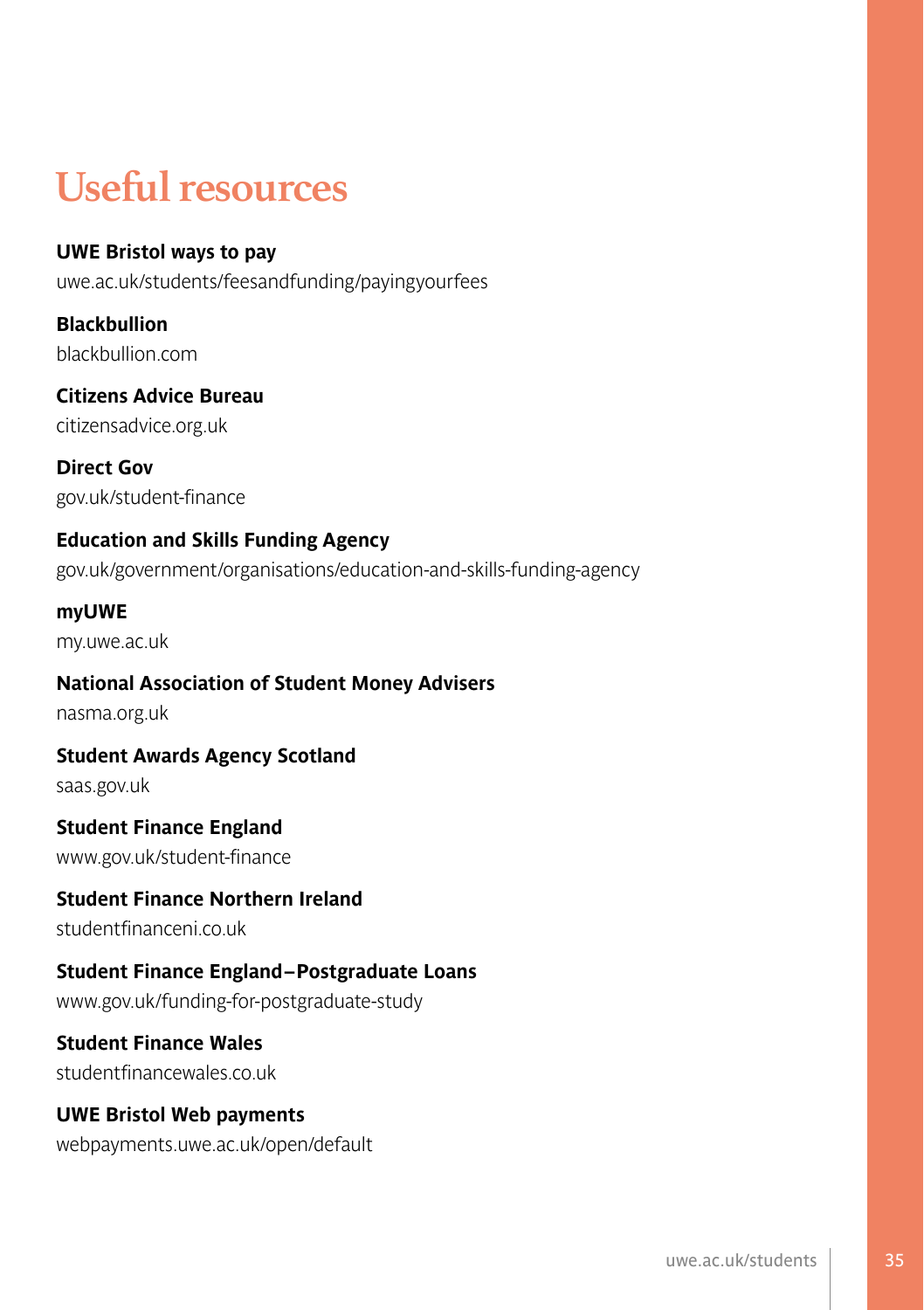## **Paying through myUWE**

**Paying or setting up direct debits through myUWE.** 

- **1. Go to** my.uwe.ac.uk **and sign into your myUWE account.**
- **2. On the home page, select the Payments tab.**
- **3. Follow the link 'Login to Web Payments' to view your details and pay online.**
- **4. Login to Web Payments using the same login details you have used to connect to myUWE.**
- **5. You may see invoices outstanding. If you are paying an invoice, you need to ensure that the correct invoice is selected, amend the amount if needed then click on 'Pay Invoice'.**
- **6. If the amount you wish to pay is not visible, you may 'Pay on Account'. Uncheck the boxes of any other visible invoices then select 'Pay on Account' in the top right hand corner. To explain what the payment is for, you need to enter a description. Click on 'Edit' and select the relevant descriptions, then click OK. In the 'Your Reference' box, enter any additional information such as course name. Enter the amount you wish to pay in the 'Amount to Pay' column and select 'Pay'.**
- **7. If you are happy to proceed with the payment click 'Confirm and Pay'.**
- **8. By clicking 'Confirm and Pay' you are confirming that you have read, understood and accept the University's payment Terms and Conditions, and agree to your personal data being processed as described in the Privacy Notice.**
- **9. Enter your card details and other relevant information - we recommend that you use your UWE Bristol email address when making payments as this will be the address used for correspondence between yourself and the University.**
- **10. Click on 'Make Payment', and complete the required security section provided by your bank.**
- **11. Once the payment has been successful, a confirmation of payment will also be sent to the email address you provided during the payment process.**
- **12. To set up a direct debit use Quicklinks in myUWE within the Payments tab.**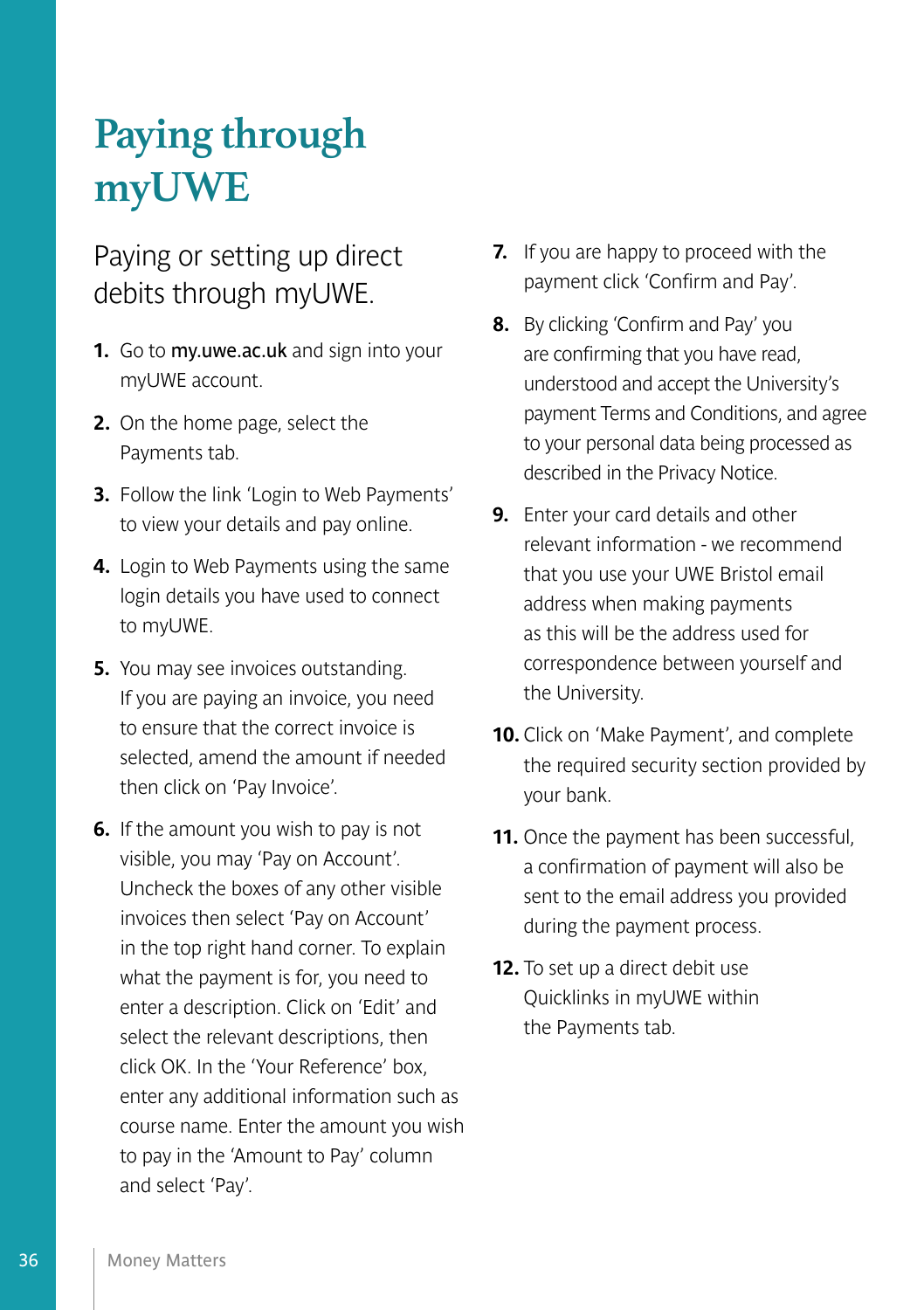# **Paying through UWE Bristol web payments**

#### **To make a credit or debit card payment**

- **1. Go to** webpayments.uwe.ac.uk/open
- **2. Complete the mandatory details in the next window and, if you have read, understood and agree to the University's Terms and Conditions and Privacy Policy, check the box and click Continue.**
- **3. You will be able to make a payment against the following payment types -** Tuition, Accommodation, Short Term Loan, Library Charges **and/or** Other Invoiced Payments **such as field trips, placement recharges and damages.**

#### **Please note:**

**These payments may be put to a specific invoice. If making a payment in advance without an invoice, the amount paid shall appear on your account as a credit, which shall be used to pay off outstanding invoices when they appear on your account.**

- **4. Please complete the relevant information for the payment type you have selected and click on 'Continue'.**
- **5. Then please complete the required payment fields and click 'Continue' until you are able to 'Confirm the Transaction'.**
- **6. A payment confirmation email will be sent to the email address you stated in step 2.**

### **To set up a paperless Direct Debit**

**1. Select one of the following links:**

**Set up a paperless Direct Debit – Tuition** webpayments.uwe.ac.uk/ tuitiondd/default.asp

**Set up a paperless Direct Debit – Accommodation** webpayments.uwe.ac.uk/ accommodationdd/default.asp

- **2. Select the Direct Debit option and click 'Continue' three times.**
- **3. Answer the Direct Debit questions and 'Continue' to enter your account and address details.**

#### **Please note:**

**The email address you enter here will be the one we use to contact you about anything relating to your Direct Debit agreement.**

**4. Complete the set-up of your Direct Debit by clicking on 'Confirm Details' then 'Confirm your Transaction'. A confirmation email will be sent to the address you stated in step 3.**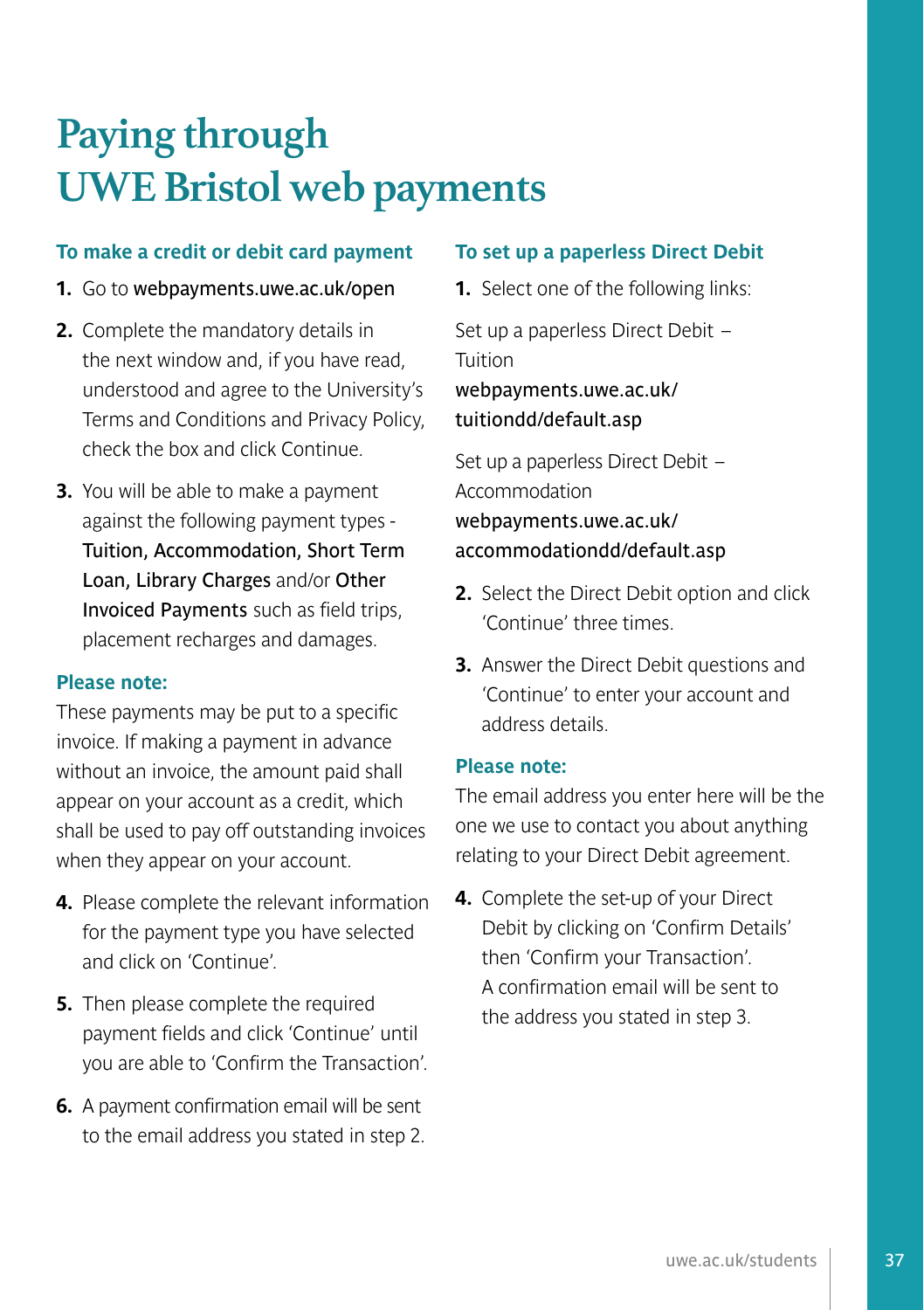## **Notes**